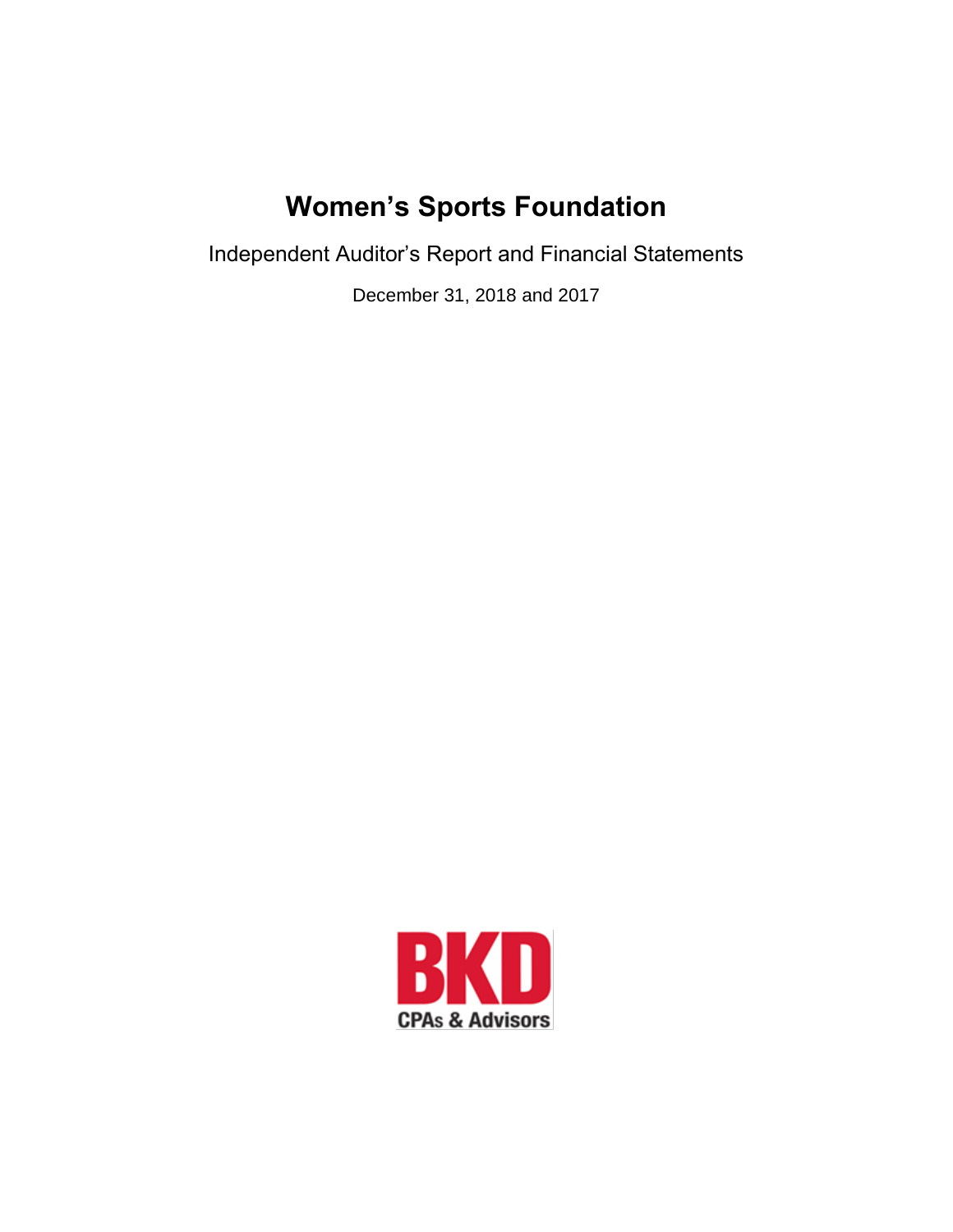**December 31, 2018 and 2017**

### **Contents**

| <b>Financial Statements</b> |  |
|-----------------------------|--|
|                             |  |
|                             |  |
|                             |  |
|                             |  |
|                             |  |
|                             |  |
|                             |  |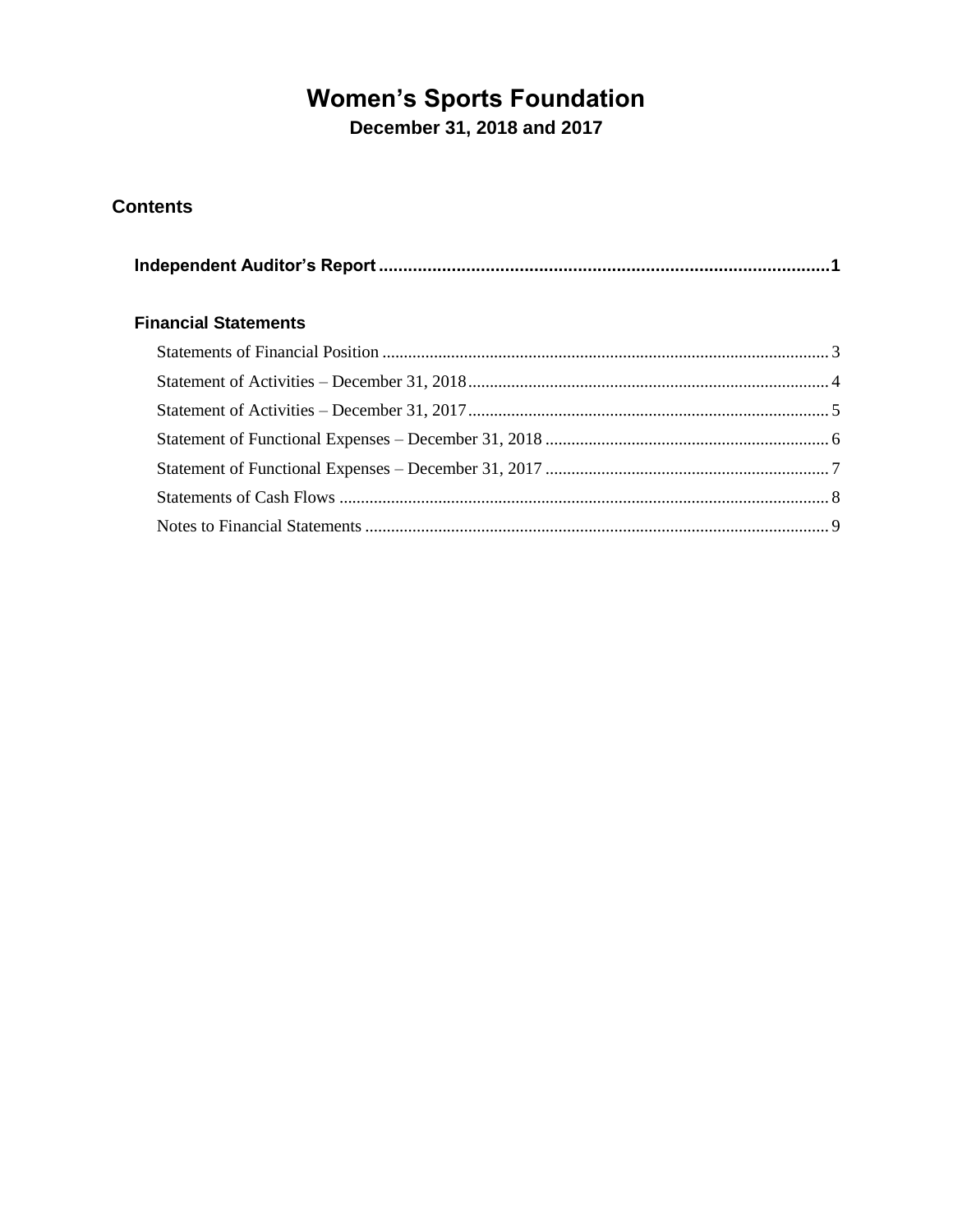

### **Independent Auditor's Report**

<span id="page-2-0"></span>Board of Directors Women's Sports Foundation New York, New York

We have audited the accompanying financial statements of Women's Sports Foundation, which comprise the statement of financial position as of December 31, 2018, and the related statements of activities, functional expenses and cash flows for the year then ended, and the related notes to the financial statements.

#### *Management's Responsibility for the Financial Statements*

Management is responsible for the preparation and fair presentation of these financial statements in accordance with accounting principles generally accepted in the United States of America; this includes the design, implementation, and maintenance of internal control relevant to the preparation and fair presentation of financial statements that are free from material misstatement, whether due to fraud or error.

#### *Auditor's Responsibility*

Our responsibility is to express an opinion on these financial statements based on our audit. We conducted our audit in accordance with auditing standards generally accepted in the United States of America. Those standards require that we plan and perform the audit to obtain reasonable assurance about whether the financial statements are free from material misstatement.

An audit involves performing procedures to obtain audit evidence about the amounts and disclosures in the financial statements. The procedures selected depend on the auditor's judgment, including the assessment of the risks of material misstatement of the financial statements, whether due to fraud or error. In making those risk assessments, the auditor considers internal control relevant to the entity's preparation and fair presentation of the financial statements in order to design audit procedures that are appropriate in the circumstances, but not for the purpose of expressing an opinion on the effectiveness of the entity's internal control. Accordingly, we express no such opinion. An audit also includes evaluating the appropriateness of accounting policies used and the reasonableness of significant accounting estimates made by management, as well as evaluating the overall presentation of the financial statements.

We believe that the audit evidence we have obtained is sufficient and appropriate to provide a basis for our audit opinion.

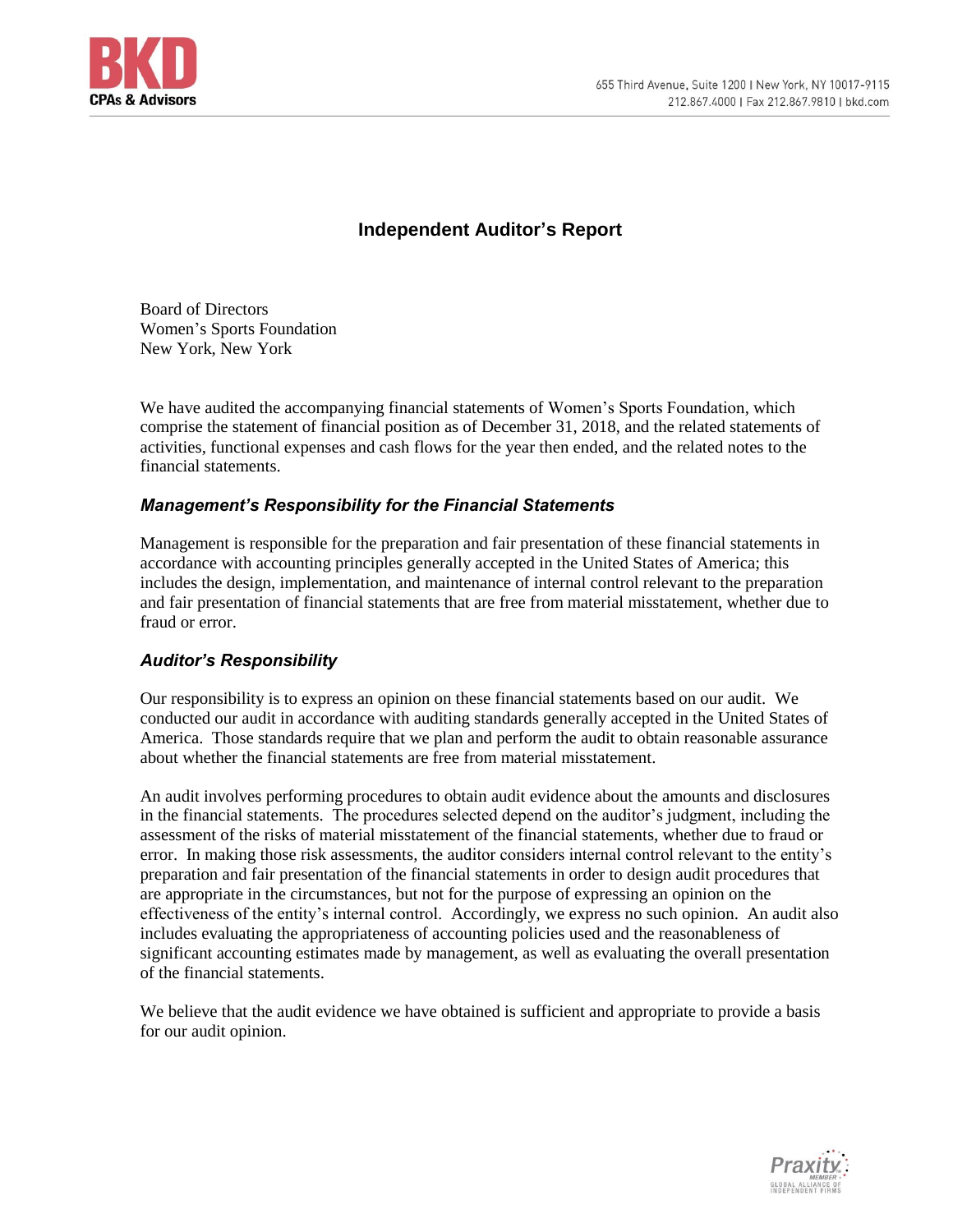Board of Directors Women's Sports Foundation Page 2

#### *Opinion*

In our opinion, the financial statements referred to above present fairly, in all material respects, the financial position of Women's Sports Foundation as of December 31, 2018, and the changes in its net assets and its cash flows for the year then ended in accordance with accounting principles generally accepted in the United States of America.

#### *Emphasis of Matter*

As described in *Note 2* to the financial statements, in 2018, Women's Sports Foundation adopted ASU 2016-14, *Not-for-Profit Entities* (Topic 958): *Presentation of Financial Statements of Not-for-Profit Entities.* Our opinion is not modified with respect to this matter.

#### *Prior Year Audited by Other Auditors*

The December 31, 2017 financial statements were audited by other auditors, and their report thereon, dated, May 4, 2018, expressed an unmodified opinion.

**BKD,LLP** 

New York, New York June 7, 2019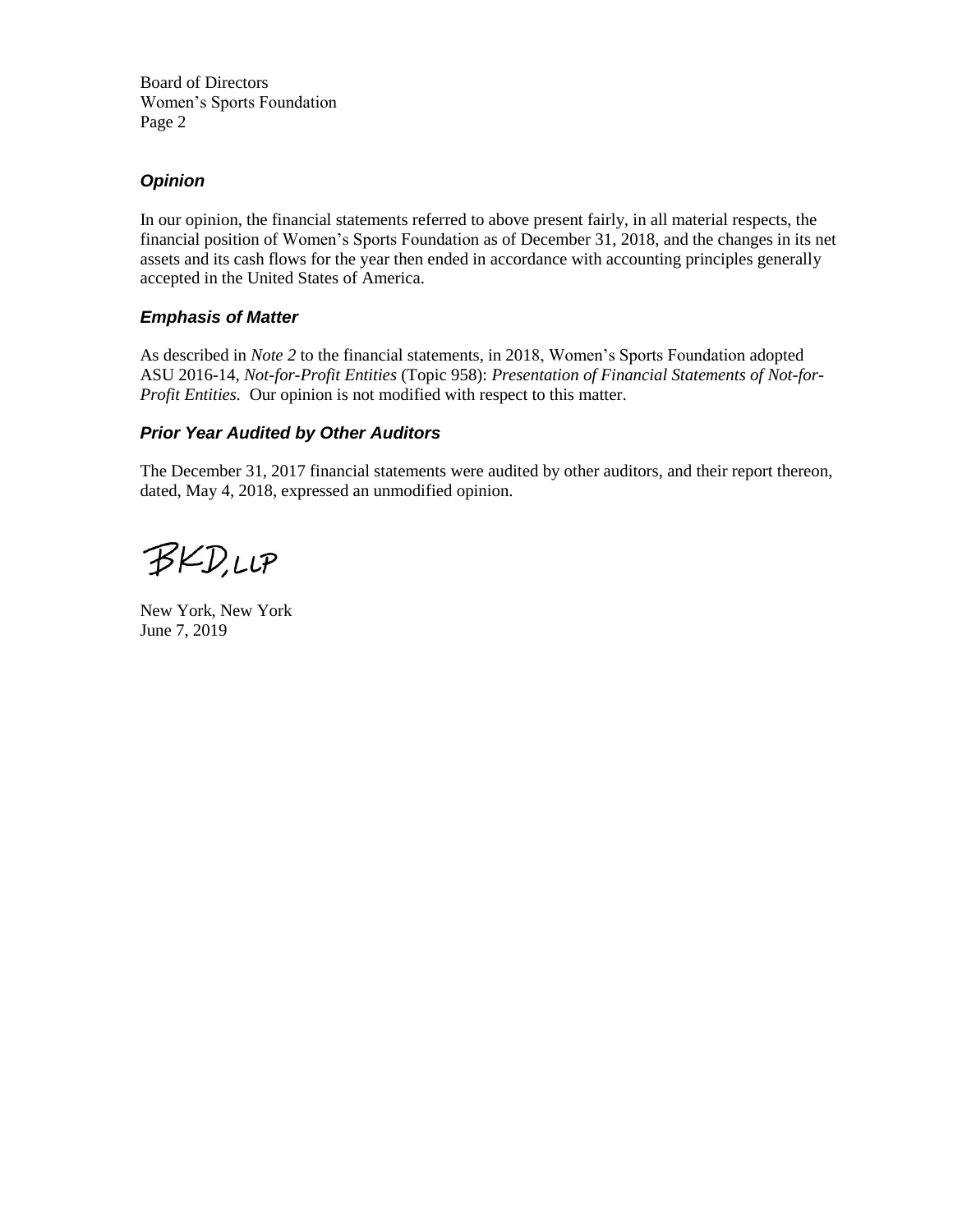### **Statements of Financial Position December 31, 2018 and 2017**

<span id="page-4-0"></span>

|                                                         |               | 2017      |                           |                   |
|---------------------------------------------------------|---------------|-----------|---------------------------|-------------------|
| <b>Assets</b>                                           |               |           |                           |                   |
| Cash and cash equivalents                               | \$            | 1,430,885 | \$                        | 1,901,985         |
| Investments                                             |               | 2,469,412 |                           | 2,516,574         |
| Contributions receivable                                |               | 1,892,945 |                           | 2,248,473         |
| Prepaid expenses and other assets                       |               | 128,692   |                           | 106,163           |
| Property and equipment, net                             |               | 201,380   |                           | 68,425            |
| <b>Total assets</b>                                     | <sup>\$</sup> | 6,123,314 | $\boldsymbol{\mathsf{S}}$ | 6,841,620         |
| <b>Liabilities and Net Assets</b>                       |               |           |                           |                   |
| <b>Liabilities</b>                                      | \$            | 213,241   | \$                        |                   |
| Accounts payable and accrued expenses<br>Grants payable |               | 190,115   |                           | 51,813<br>240,115 |
| Deferred revenue                                        |               | 26,283    |                           |                   |
| Deferred rent                                           |               | 33,161    |                           | 28,441            |
| <b>Total liabilities</b>                                |               | 462,800   |                           | 320,369           |
| <b>Net Assets</b>                                       |               |           |                           |                   |
| Without donor restrictions                              |               | 1,980,324 |                           | 2,330,266         |
| With donor restrictions                                 |               | 3,680,190 |                           | 4,190,985         |
| Total net assets                                        |               | 5,660,514 |                           | 6,521,251         |
| Total liabilities and net assets                        | \$            | 6,123,314 | \$                        | 6,841,620         |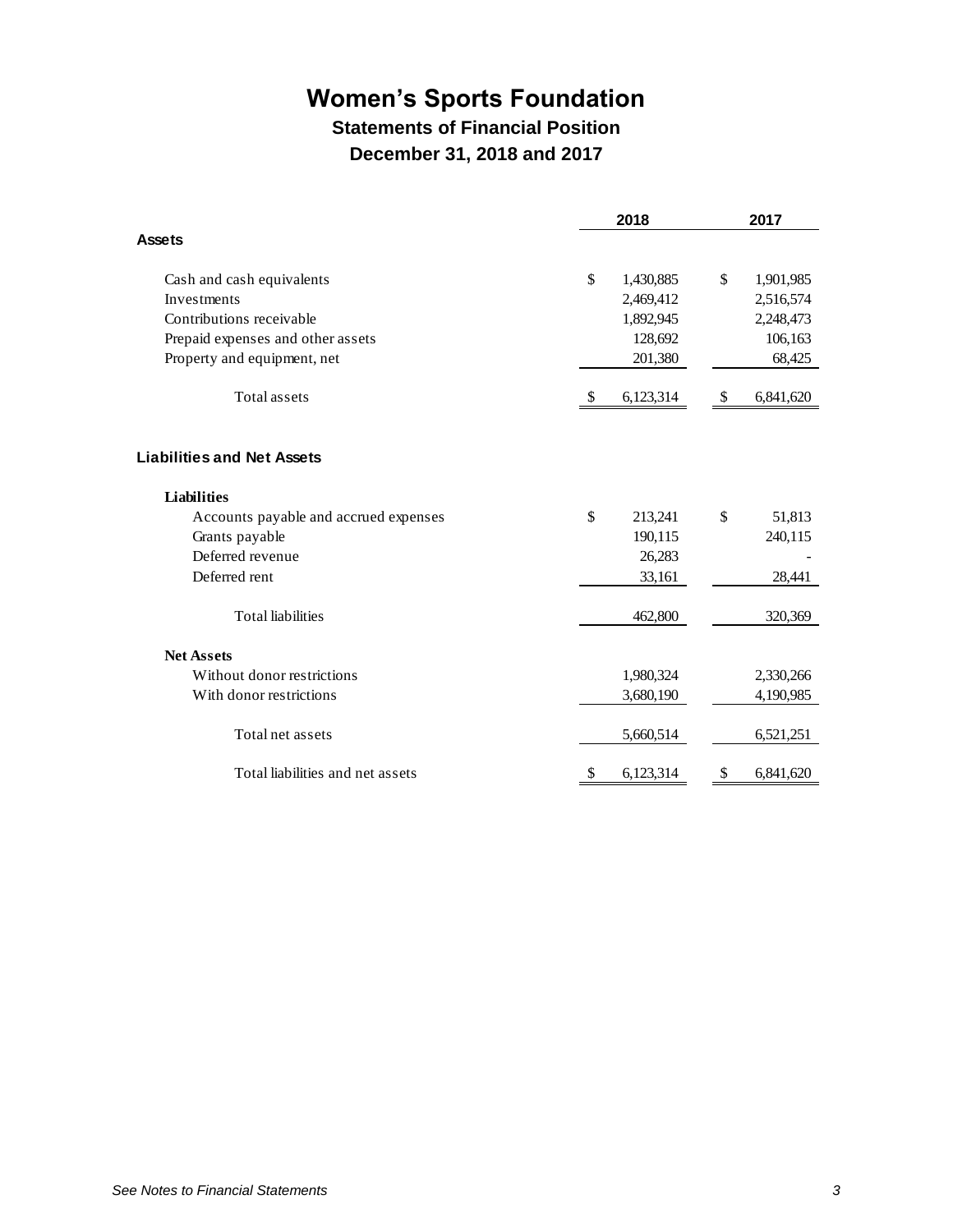### **Statement of Activities Year Ended December 31, 2018**

<span id="page-5-0"></span>

|                                       | <b>Without Donor</b> |           | <b>With Donor</b>   |                 |
|---------------------------------------|----------------------|-----------|---------------------|-----------------|
|                                       | <b>Restrictions</b>  |           | <b>Restrictions</b> | <b>Total</b>    |
| <b>Revenues and Other Support</b>     |                      |           |                     |                 |
| Contributions and grants              | \$                   | 658,978   | \$<br>1,159,896     | \$<br>1,818,874 |
| Contributions in-kind                 | 222,905              |           |                     | 222,905         |
| Special event benefit, net of direct  |                      |           |                     |                 |
| cost of \$375,023                     | 1,527,597            |           |                     | 1,527,597       |
| Investment loss, net                  |                      | (71, 300) | (32, 676)           | (103,976)       |
| Speakers fee                          |                      | 264,500   |                     | 264,500         |
| Miscellaneous income                  |                      | 1,055     |                     | 1,055           |
| Net assets released from restrictions | 1,638,015            |           | (1,638,015)         |                 |
| Total revenues and other support      | 4,241,750            |           | (510,795)           | 3,730,955       |
| <b>Expenses</b>                       |                      |           |                     |                 |
| Community impact                      | 2,402,113            |           |                     | 2,402,113       |
| Advocacy                              | 517,735              |           |                     | 517,735         |
| Research                              |                      | 512,420   |                     | 512,420         |
| Total program services                | 3,432,268            |           |                     | 3,432,268       |
| Management and general                | 569,793              |           |                     | 569,793         |
| Fundraising                           | 589,631              |           |                     | 589,631         |
| Total supporting services             | 1,159,424            |           |                     | 1,159,424       |
| Total expenses                        | 4,591,692            |           |                     | 4,591,692       |
| <b>Change in Net Assets</b>           | (349, 942)           |           | (510,795)           | (860, 737)      |
| <b>Net Assets, Beginning of Year</b>  | 2,330,266            |           | 4,190,985           | 6,521,251       |
| Net Assets, End of Year               | \$<br>1,980,324      |           | \$<br>3,680,190     | \$<br>5,660,514 |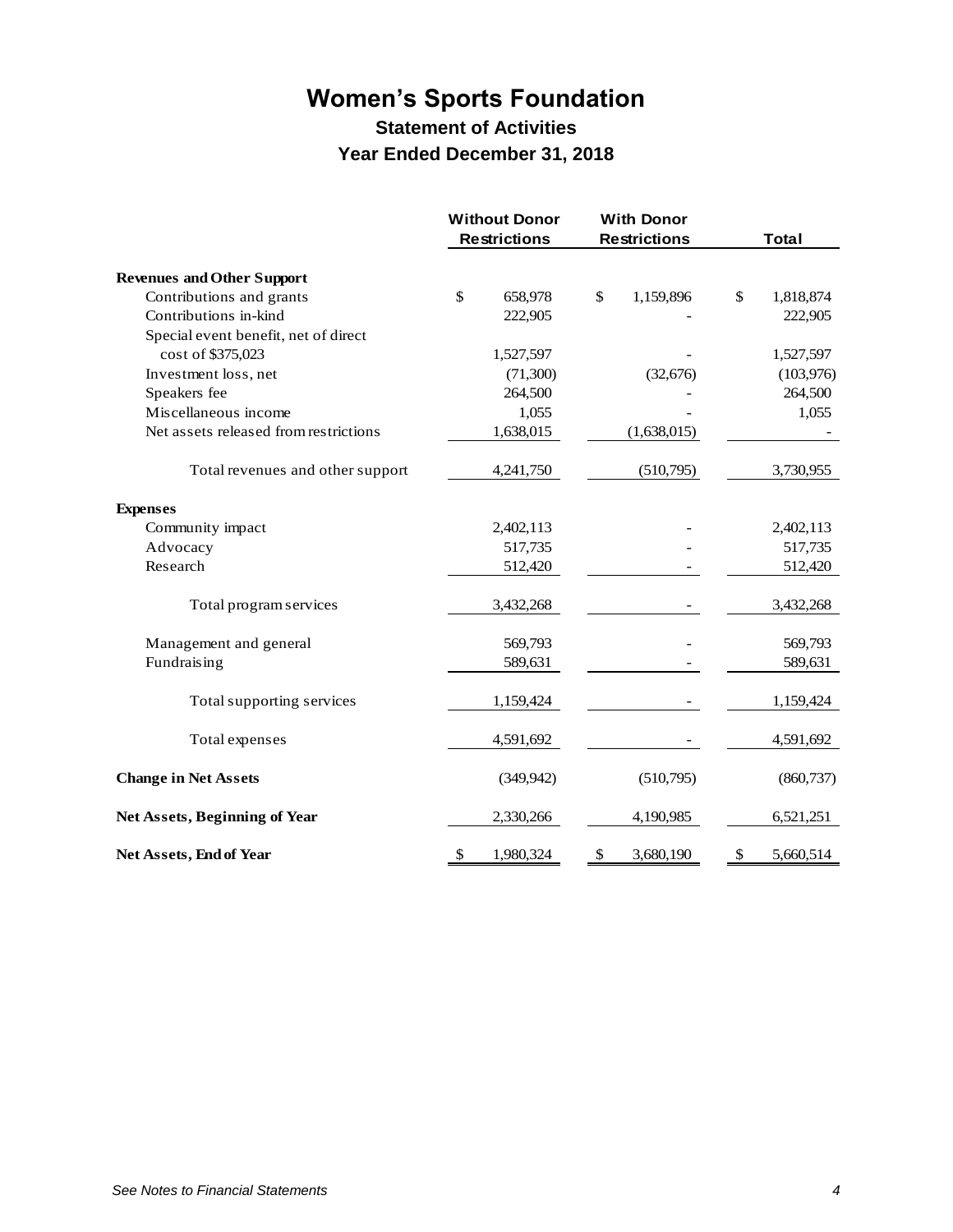### **Statement of Activities Year Ended December 31, 2017**

<span id="page-6-0"></span>

|                                       |    | <b>Without Donor</b><br><b>Restrictions</b> | <b>With Donor</b><br><b>Restrictions</b> | <b>Total</b>    |
|---------------------------------------|----|---------------------------------------------|------------------------------------------|-----------------|
| <b>Revenues and Other Support</b>     |    |                                             |                                          |                 |
| Contributions and grants              | \$ | 777,658                                     | \$<br>2,331,873                          | \$<br>3,109,531 |
| Contributions in-kind                 |    | 269,615                                     |                                          | 269,615         |
| Special event benefit, net of direct  |    |                                             |                                          |                 |
| cost of \$352,559                     |    | 992,908                                     |                                          | 992,908         |
| Investment income - net               |    | 85,192                                      | 80,495                                   | 165,687         |
| Speakers fee                          |    | 389,100                                     |                                          | 389,100         |
| Miscellaneous income                  |    | 1,252                                       |                                          | 1,252           |
| Net assets released from restrictions |    | 1,768,295                                   | (1,768,295)                              |                 |
| Total revenues and other support      |    | 4,284,020                                   | 644,073                                  | 4,928,093       |
| <b>Expenses</b>                       |    |                                             |                                          |                 |
| Community impact                      |    | 2,006,019                                   |                                          | 2,006,019       |
| Advocacy                              |    | 446,981                                     |                                          | 446,981         |
| Research                              |    | 235,734                                     |                                          | 235,734         |
| Total program services                |    | 2,688,734                                   |                                          | 2,688,734       |
| Management and general                |    | 488,468                                     |                                          | 488,468         |
| Fundraising                           |    | 417,659                                     |                                          | 417,659         |
| Total supporting services             |    | 906,127                                     |                                          | 906,127         |
| Total expenses                        |    | 3,594,861                                   |                                          | 3,594,861       |
| <b>Change in Net Assets</b>           |    | 689,159                                     | 644,073                                  | 1,333,232       |
| Net Assets, Beginning of Year         |    | 1,641,107                                   | 3,546,912                                | 5,188,019       |
| Net Assets, End of Year               | \$ | 2,330,266                                   | \$<br>4,190,985                          | \$<br>6,521,251 |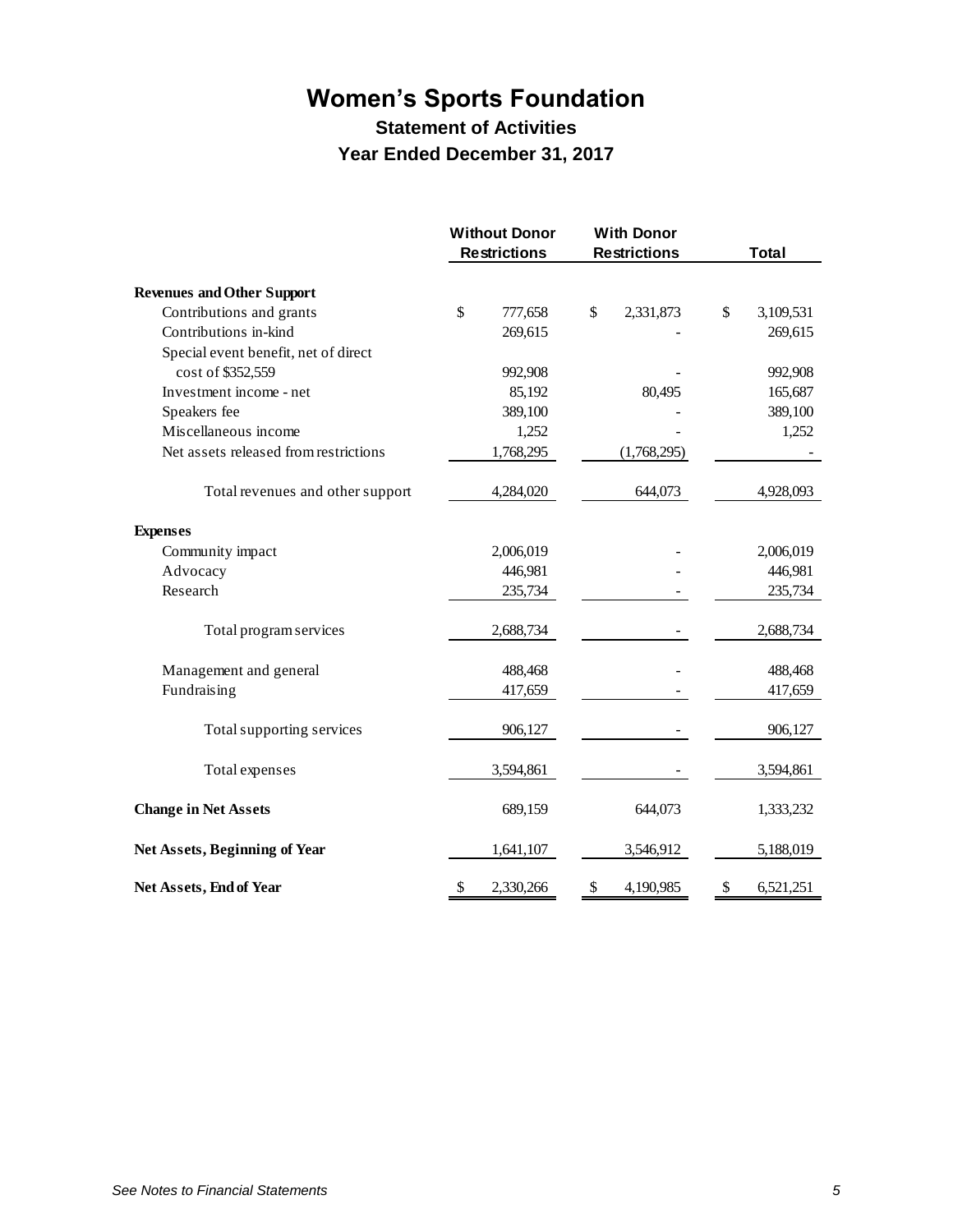**Statement of Functional Expenses**

**Year Ended December 31, 2018**

<span id="page-7-0"></span>

|                               | <b>Program Services</b> |    |          |                          |         |     | <b>Supporting Services</b> |    |                   |    |         |     |           |
|-------------------------------|-------------------------|----|----------|--------------------------|---------|-----|----------------------------|----|-------------------|----|---------|-----|-----------|
|                               | Community               |    |          |                          |         |     |                            |    | <b>Management</b> |    | Fund-   |     |           |
|                               | Impact                  |    | Advocacy | <b>Total</b><br>Research |         |     | and General                |    | Raising           |    | Total   |     |           |
| Salaries                      | \$<br>702,182           | \$ | 243,897  | \$                       | 194,040 | \$  | 1,140,119                  | \$ | 185,177           | \$ | 249,500 | \$  | 1,574,796 |
| Payroll taxes and employee    |                         |    |          |                          |         |     |                            |    |                   |    |         |     |           |
| benefits                      | 120,921                 |    | 41,127   |                          | 32,484  |     | 194,532                    |    | 31,924            |    | 42,809  |     | 269,265   |
| Occupancy                     | 92,980                  |    | 31,624   |                          | 24,978  |     | 149,582                    |    | 24,548            |    | 32,918  |     | 207,048   |
| Professional fees             | 350,296                 |    | 90,588   |                          | 214,735 |     | 655,619                    |    | 246,146           |    | 132,655 |     | 1,034,420 |
| Donated services              | 103,410                 |    | 26,554   |                          | 3,717   |     | 133,681                    |    | 13,515            |    | 75,709  |     | 222,905   |
| Production and printing       | 52,225                  |    | 7,567    |                          | 6,614   |     | 66,406                     |    | 2,841             |    | 4,551   |     | 73,798    |
| Communication and media       | 14,126                  |    | 9,420    |                          | 3,991   |     | 27,537                     |    | 37,745            |    | 3,236   |     | 68,518    |
| Grant expense                 | 687,000                 |    |          |                          |         |     | 687,000                    |    | 750               |    |         |     | 687,750   |
| Insurance                     | 11,985                  |    | 4,076    |                          | 3,219   |     | 19,280                     |    | 3,164             |    | 4,243   |     | 26,687    |
| Office supplies               | 18,548                  |    | 4,307    |                          | 2,695   |     | 25,550                     |    | 1,629             |    | 2,393   |     | 29,572    |
| Meeting and conferences       | 31,010                  |    | 10,933   |                          | 2,941   |     | 44,884                     |    | 2,556             |    | 3,499   |     | 50,939    |
| Travel and transportation     | 162,610                 |    | 29,661   |                          | 9,607   |     | 201,878                    |    | 6,085             |    | 8,416   |     | 216,379   |
| Telephone                     | 16,211                  |    | 5,292    |                          | 4,301   |     | 25,804                     |    | 3,907             |    | 5,245   |     | 34,956    |
| Expensed equipment            | 2,550                   |    | 1,131    |                          | 989     |     | 4,670                      |    | 594               |    | 878     |     | 6,142     |
| Bad debt                      |                         |    |          |                          |         |     |                            |    | 1,578             |    |         |     | 1,578     |
| Miscellaneous                 | 25,849                  |    | 8,489    |                          | 5,797   |     | 40,135                     |    | 4,922             |    | 20,037  |     | 65,094    |
| Depreciation and amortization | 10,210                  |    | 3,069    |                          | 2,312   |     | 15,591                     |    | 2,712             |    | 3,542   |     | 21,845    |
| Total expenses                | 2,402,113               |    | 517,735  |                          | 512,420 | \$. | 3,432,268                  |    | 569,793           |    | 589,631 | \$. | 4,591,692 |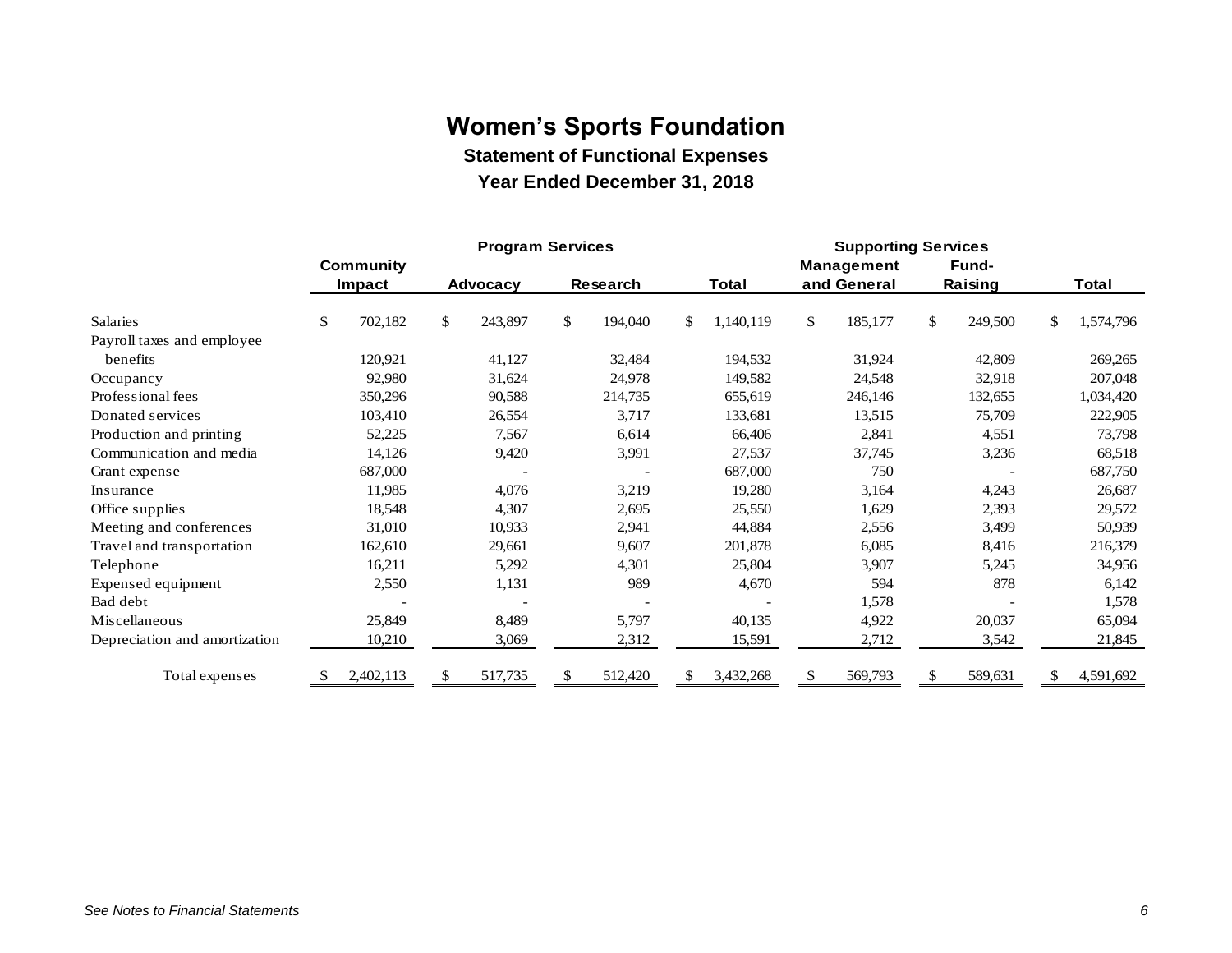**Statement of Functional Expenses**

**Year Ended December 31, 2017**

<span id="page-8-0"></span>

|                               | <b>Program Services</b> |          |         |                   |         |    | <b>Supporting Services</b> |    |                   |              |              |    |           |
|-------------------------------|-------------------------|----------|---------|-------------------|---------|----|----------------------------|----|-------------------|--------------|--------------|----|-----------|
|                               | Community               |          |         |                   |         |    |                            |    | <b>Management</b> |              | <b>Fund-</b> |    |           |
|                               | Impact                  | Advocacy |         | Total<br>Research |         |    | and General                |    | Raising           |              | <b>Total</b> |    |           |
| <b>Salaries</b>               | \$<br>485,299           | \$       | 138,538 | $\mathbb{S}$      | 65,985  | \$ | 689,822                    | \$ | 170,451           | $\mathbb{S}$ | 110,080      | \$ | 970,353   |
| Payroll taxes and employee    |                         |          |         |                   |         |    |                            |    |                   |              |              |    |           |
| benefits                      | 75,876                  |          | 21,486  |                   | 9,158   |    | 106,520                    |    | 27,843            |              | 18,464       |    | 152,827   |
| Occupancy                     | 128,529                 |          | 24,229  |                   | 11,363  |    | 164,121                    |    | 34,569            |              | 28,621       |    | 227,311   |
| Professional fees             | 373,308                 |          | 226,470 |                   | 139,966 |    | 739,744                    |    | 133,183           |              | 193,892      |    | 1,066,819 |
| Donated services              | 155,200                 |          |         |                   |         |    | 155,200                    |    | 15,000            |              | 10,000       |    | 180,200   |
| Production and printing       | 3,071                   |          | 3,704   |                   | 270     |    | 7,045                      |    | 2,926             |              | 9,707        |    | 19,678    |
| Communication and media       | 39,373                  |          | 420     |                   | 370     |    | 40,163                     |    | 3,543             |              | 8,689        |    | 52,395    |
| Grant expense                 | 503,573                 |          |         |                   |         |    | 503,573                    |    |                   |              |              |    | 503,573   |
| Insurance                     | 12,488                  |          | 4,253   |                   | 3,954   |    | 20,695                     |    | 2,751             |              | 465          |    | 23,911    |
| Office supplies               | 3,334                   |          | 1,252   |                   | 330     |    | 4,916                      |    | 1,565             |              | 9,484        |    | 15,965    |
| Postage and shipping          | 2,598                   |          | 879     |                   | 8       |    | 3,485                      |    | 4,869             |              | 1,642        |    | 9,996     |
| Meeting and conferences       | 15,202                  |          | 4,000   |                   |         |    | 19,202                     |    | 48                |              | 4,600        |    | 23,850    |
| Travel and transportation     | 167,829                 |          | 13,305  |                   | 996     |    | 182,130                    |    | 33,536            |              | 9,257        |    | 224,923   |
| Telephone                     | 12,171                  |          | 3,477   |                   | 1,848   |    | 17,496                     |    | 6,610             |              | 5,161        |    | 29,267    |
| Expensed equipment            | 2,490                   |          |         |                   |         |    | 2,490                      |    | 3,144             |              | 60           |    | 5,694     |
| Bad debt                      |                         |          |         |                   |         |    |                            |    | 21,708            |              |              |    | 21,708    |
| Miscellaneous                 | 16,622                  |          | 2,106   |                   | 288     |    | 19,016                     |    | 22,710            |              | 4,154        |    | 45,880    |
| Depreciation and amortization | 9,056                   |          | 2,862   |                   | 1,198   |    | 13,116                     |    | 4,012             |              | 3,383        |    | 20,511    |
| Total expenses                | 2,006,019               |          | 446,981 |                   | 235,734 |    | 2,688,734                  |    | 488,468           |              | 417,659      | S  | 3,594,861 |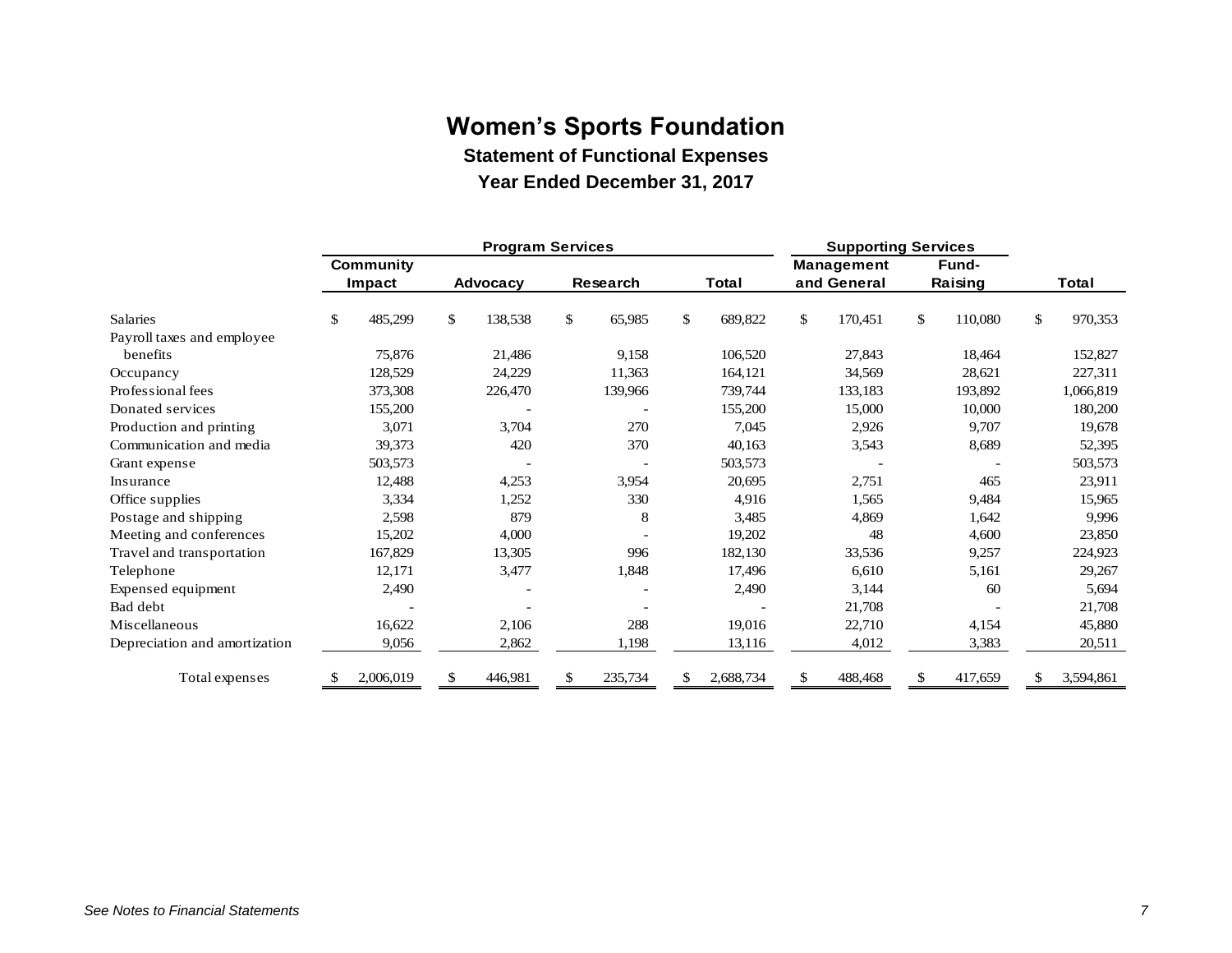**Statements of Cash Flows**

**Years Ended December 31, 2018 and 2017**

<span id="page-9-0"></span>

|                                                        | 2018 |            |    | 2017       |  |  |
|--------------------------------------------------------|------|------------|----|------------|--|--|
|                                                        |      |            |    |            |  |  |
| <b>Operating Activities</b>                            |      |            |    |            |  |  |
| Change in net assets                                   | \$   | (860, 737) | \$ | 1,333,232  |  |  |
| Items not requiring (providing) cash                   |      |            |    |            |  |  |
| Depreciation and amortization                          |      | 21,845     |    | 20,511     |  |  |
| Bad debt expense                                       |      | 1,578      |    |            |  |  |
| Net realized and unrealized loss (gain) on investments |      | 170,231    |    | (139,792)  |  |  |
| Donated investments                                    |      | (57, 182)  |    |            |  |  |
| Changes in                                             |      |            |    |            |  |  |
| Contributions receivable                               |      | 353,950    |    | (807, 438) |  |  |
| Accrued interest receivable                            |      |            |    | 3,719      |  |  |
| Prepaid expenses and other assets                      |      | (22, 529)  |    | 53,652     |  |  |
| Accounts payable and accrued expenses                  |      | 161,428    |    | (31,629)   |  |  |
| Grants payable                                         |      | (50,000)   |    | (48,000)   |  |  |
| Deferred revenue                                       |      | 26,283     |    |            |  |  |
| Deferred rent                                          |      | 4,720      |    | (694)      |  |  |
| Net cash provided by (used in) operating activities    |      | (250, 413) |    | 383,561    |  |  |
| <b>Investing Activities</b>                            |      |            |    |            |  |  |
| Purchases of investments                               |      | (164, 695) |    | (858, 377) |  |  |
| Proceeds from sales of investments                     |      | 98,808     |    | 383,848    |  |  |
| Purchase of property and equipment                     |      | (154, 800) |    | (26,098)   |  |  |
| Net cash used in investing activities                  |      | (220, 687) |    | (500, 627) |  |  |
| Net Decrease in Cash and Cash Equivalents              |      | (471, 100) |    | (117,066)  |  |  |
| Cash and Cash Equivalents, Beginning of Year           |      | 1,901,985  |    | 2,019,051  |  |  |
| Cash and Cash Equivalents, End of Year                 | \$   | 1,430,885  | \$ | 1,901,985  |  |  |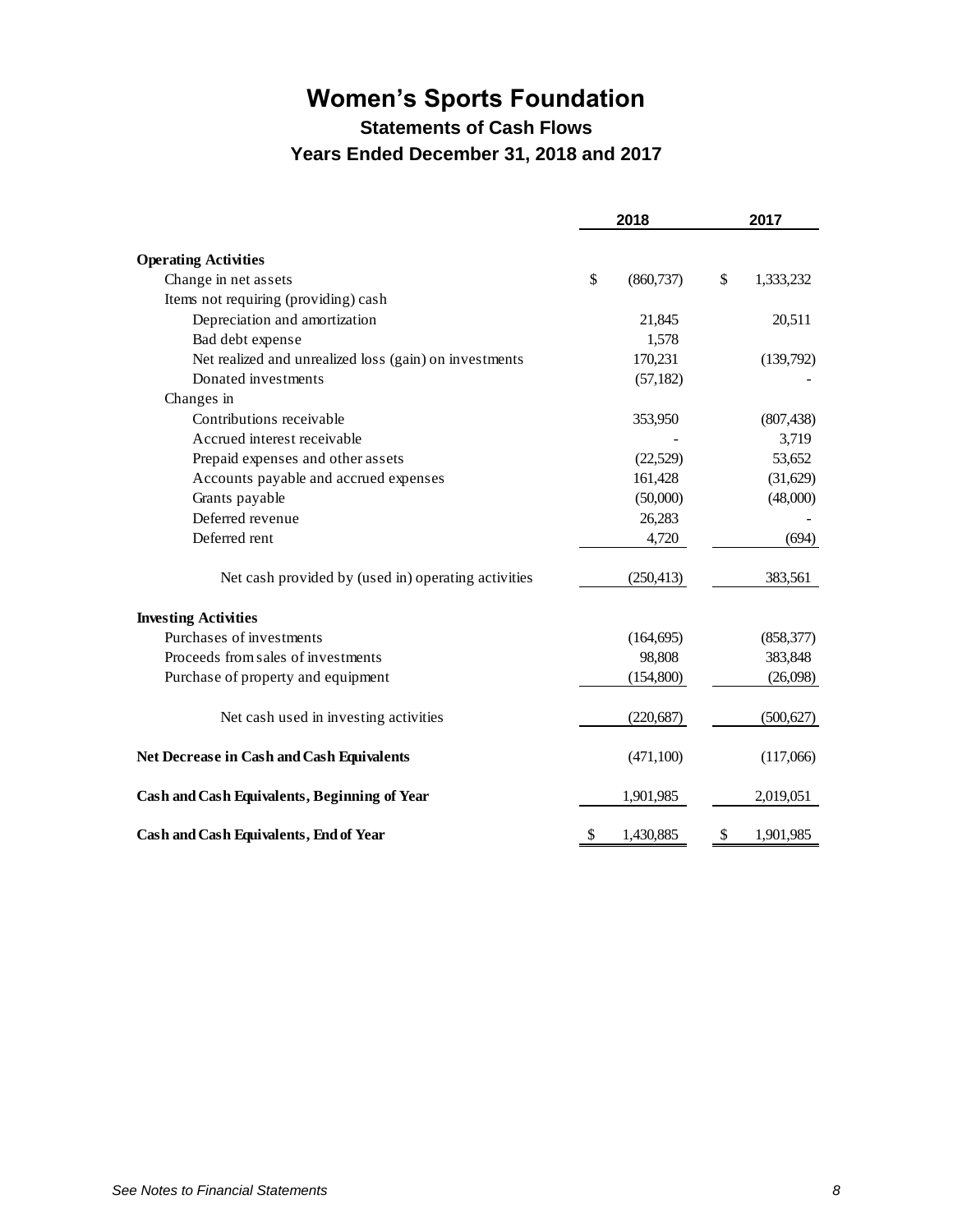**Notes to Financial Statements December 31, 2018 and 2017**

#### **Note 1: Nature of Operations and Summary of Significant Accounting Policies**

#### <span id="page-10-0"></span>*Nature of Operations*

Women's Sports Foundation (the Foundation) is a leading authority on the participation of women and girls in sports and is dedicated to creating leaders by ensuring girls safe and equitable access to sports. The Foundation conducts national, evidence-based research, advocates for equality, shapes public attitudes and policy about women's sports to ensure equal opportunity, cultivates leadership and builds support for grassroots organizations to promote active and healthy lifestyles for underserved girls. The Foundation seeks to achieve gender equality and inclusivity in physical activity and sport so that all can access the foundational benefits provided through athletics on and off the field. Over the past 43 years, the Foundation has produced 45 research studies, provided more than \$80 million in cash and curriculum grants to organizations nationally and served more than 1.8 million girls nationwide. The Foundation is funded primarily by contributions, grants and special events.

The following is a summary of programs provided by the Foundation:

#### **Community Impact**

#### **Participation**

 Over the past 43 years, the Foundation has provided more than \$80 million in cash and curriculum grants to organizations nationally and served more than 1.8 million girls nationwide, with a focus on girls living in under-resourced communities. Through the Foundation's three signature participation programs, GoGіrlGo! Education curriculum, Sports 4 Life's Program and Travel & Training Fund, the Foundation helps sedentary girls to become more active, provides increased access for girls to participate in quality youth developmental sports programs and helps elite athletes address financial obstacles that can impede their ability to compete.

#### **Education**

 The Foundation annually responds to thousands of requests for information from female athletes, parents, coaches, the media and the general public, and distributes educational information each year. Key to the Foundation's public education efforts includes the delivery of research-based facts and messages about the benefits of girls playing sports, and being active and the higher health risks they encounter when they do not.

#### **Leadership**

 The Foundation's Athlete Leadership Connection (ALC) is a day-long conference designed to foster leadership in collegiate and champion athletes and to help them successfully transition from active competition to their next professional career. With action-driven panels and dynamic workshops led by business and sports professionals, the Foundation is building on the leadership model already set in motion through athletic participation. Candid Conversations, an extension of the ALC, reaches hundreds of female student-athletes on college campuses around the country to empower and educate them on how to harness the power of their sport for career success.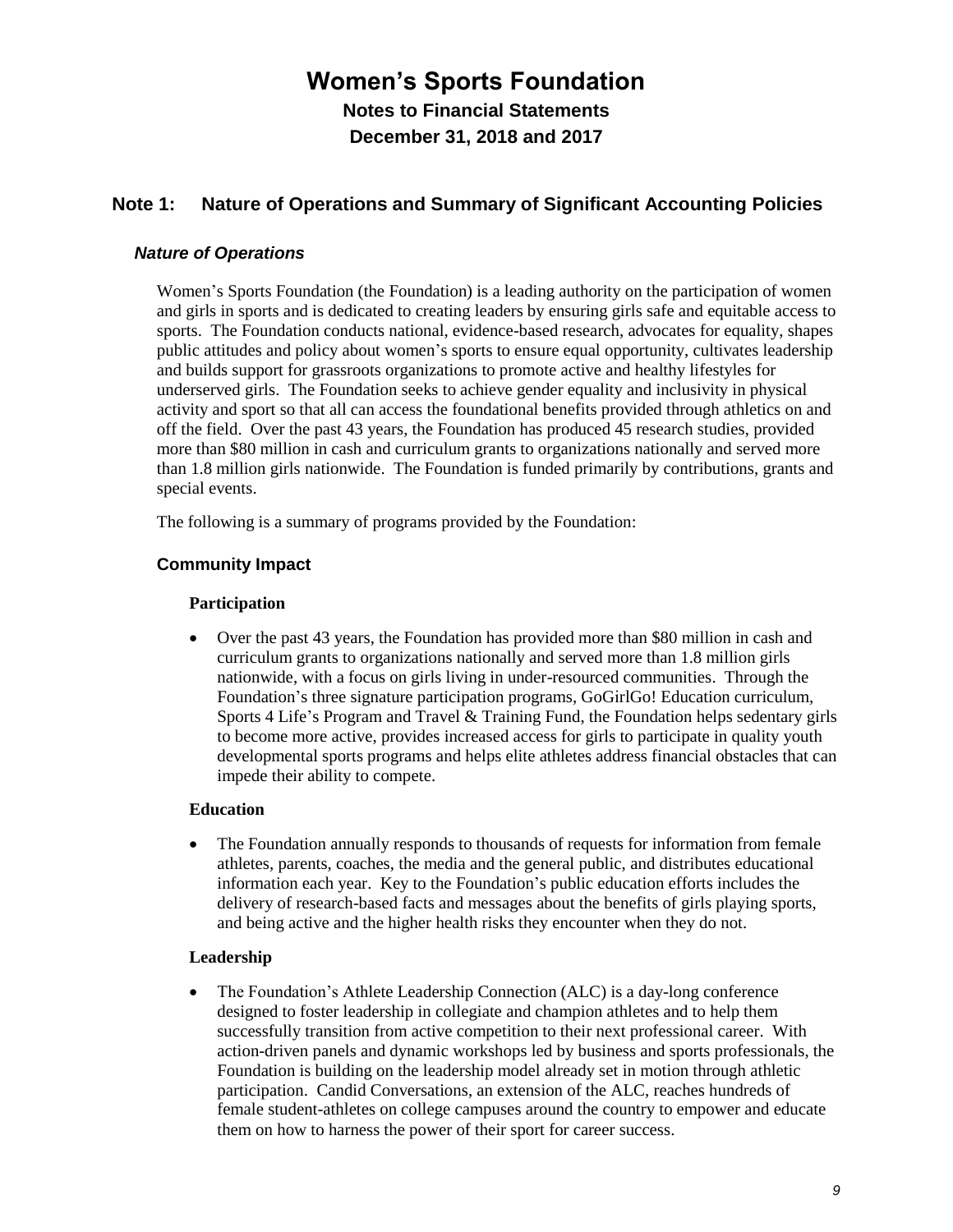#### **Advocacy**

The Foundation has been serving as the collective voice for girls and women since its inception. The Foundation's advocacy efforts focus on gender equity, access and opportunity for underserved girls and leadership through sport for all women so that they can achieve their personal potential on the playing fields, in the classroom, in the community and in the workplace. The Foundation's annual blue ribbon conference of advocacy experts, Sports Advocacy Network (SAN) works with policymakers, collegiate level coaches, administrators, national governing bodies, as well as community leaders. The Foundation is the founder of the annual National Girls and Women in Sport Day (NGWSD) celebrating girls' and women's achievements in benefits from sport. Now in its thirty-second year, NGWSD is celebrated every February on Capitol Hill, with administration agencies and in all 50 states, with more than 400 local and school led events to commemorate this day.

#### **Research**

The Foundation conducts research on issues related to gender equality and the benefit of sports/fitness for individuals of all abilities. More than 40 research studies have been conducted over the past four decades. The Foundation is considered the leading expert and "go-to" resource in this arena, working with thousands of national and local organizations, from the public and private sectors, to fuel effective planning, advocacy and programming. Partners have included the National Women's Law Center, The Aspen Institute's Project Play, Laureus Foundation, Center for Research on Physical Activity, Sport & Health (CRPASH) housed at D'Youville College, the University of Michigan, among others. The Foundation's latest report, "Teen Sport in America: Health, Education, Social Engagement and Diversity" examines youth sports and the intersection of risk and protective factors that influence young people's health behaviors, social outcomes and educational achievement. The Foundation is also preparing to launch a new study funded by Dick's Sporting Goods Foundation, "Sports Participation and Positive Youth Development."

#### *Basis of Accounting*

The financial statements are prepared on the accrual basis of accounting.

#### *Use of Estimates*

The preparation of financial statements in conformity with accounting principles generally accepted in the United States of America requires management to make estimates and assumptions that affect the reported amounts of assets and liabilities and disclosure of contingent assets and liabilities at the date of the financial statements and the reported amounts of revenues, expenses gains, losses and other changes in net assets during the reporting period. Actual results could differ from those estimates.

#### *Cash and Cash Equivalents*

The Foundation considers all liquid investments with original maturities of three months or less to be cash equivalents. At December 31, 2018 and 2017, cash equivalents consisted primarily of money market accounts with brokers.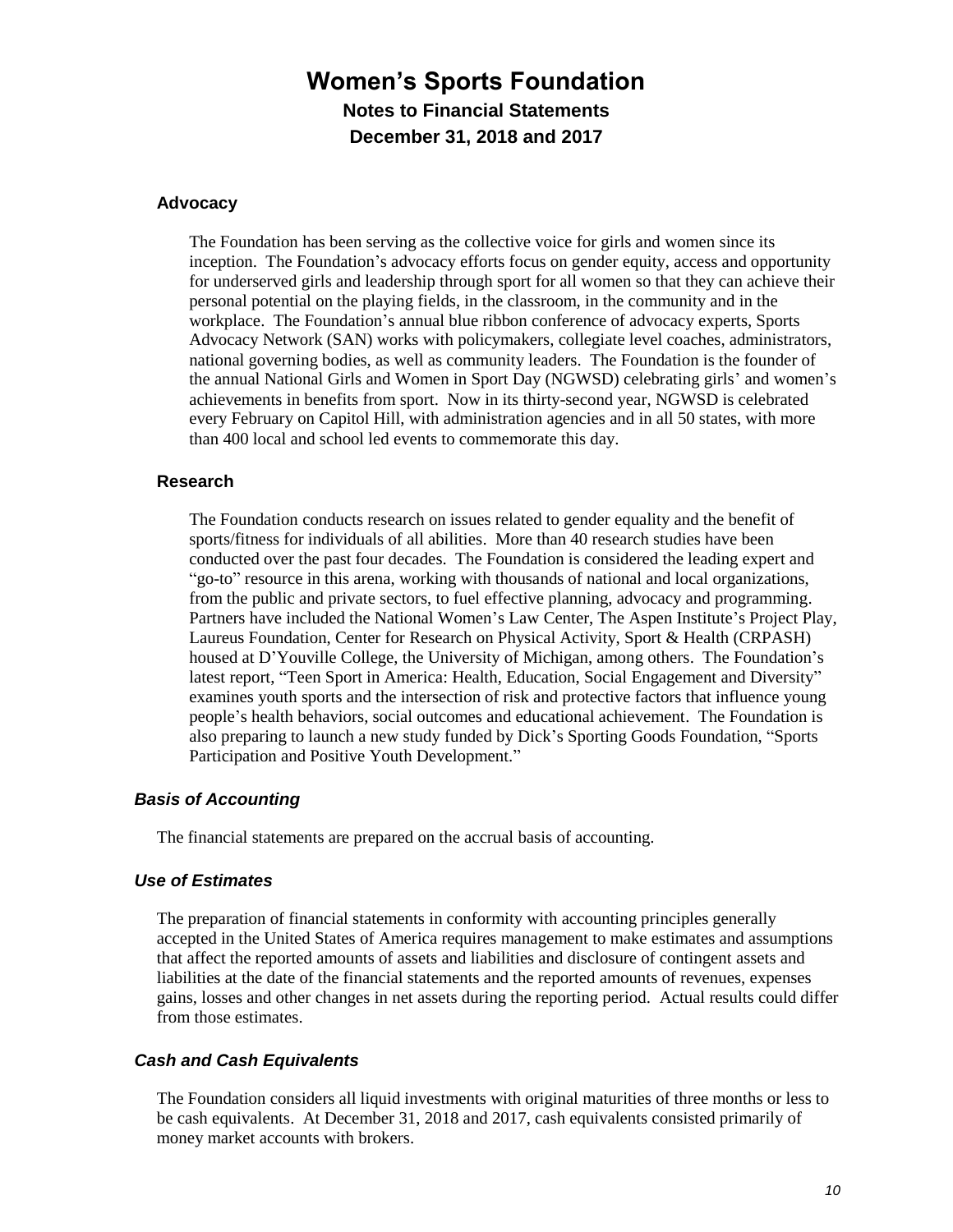At December 31, 2018, the Foundation's cash accounts exceeded federally insured limits by approximately \$1,308,000.

#### *Investments and Net Investment Return*

Investments in equity securities having a readily determinable fair value and in all debt securities are carried at fair value. Investment return includes dividend, interest and other investment income; realized and unrealized gains and losses on investments carried at fair value; and realized gains and losses on other investments, less external and direct internal investment expenses.

Investment return that is initially restricted by donor stipulation and for which the restriction will be satisfied in the same year is included in net assets without donor restrictions. Other investment return is reflected in the statements of activities with or without donor restrictions based upon the existence and nature of any donor or legally imposed restrictions.

The Foundation maintains investment accounts for its endowments. Investment income and realized and unrealized gains and losses from securities in the pooled investment accounts are allocated annually to the individual endowments based on the relationship of the fair value of the interest of each endowment to the total fair value of the investments accounts, as adjusted for additions to or deductions from those accounts.

#### *Property and Equipment*

Property and equipment are stated at cost less accumulated depreciation. Items with a cost of \$1,000 or greater and an estimated useful life of one year or greater are capitalized. Depreciation is charged to expense using the straight-line method over the estimated useful life of each asset. Leasehold improvements are amortized over the shorter of the lease term or respective estimated useful lives.

| Equipment              | 3-7 years    |
|------------------------|--------------|
| Furniture and fixtures | 7 years      |
| Leasehold improvements | $41/2$ years |

#### *Long-Lived Asset Impairment*

The Foundation evaluates the recoverability of the carrying value of long-lived assets whenever events or circumstances indicate the carrying amount may not be recoverable. If a long-lived asset is tested for recoverability and the undiscounted estimated future cash flows expected to result from the use and eventual disposition of the asset are less than the carrying amount of the asset, the asset cost is adjusted to fair value and an impairment loss is recognized as the amount by which the carrying amount of a long-lived asset exceeds its fair value.

No asset impairment was recognized during the years ended December 31, 2018 and 2017.

#### *Deferred Revenue*

Revenue from fees for future special events is deferred and recognized over the periods to which the fees relate.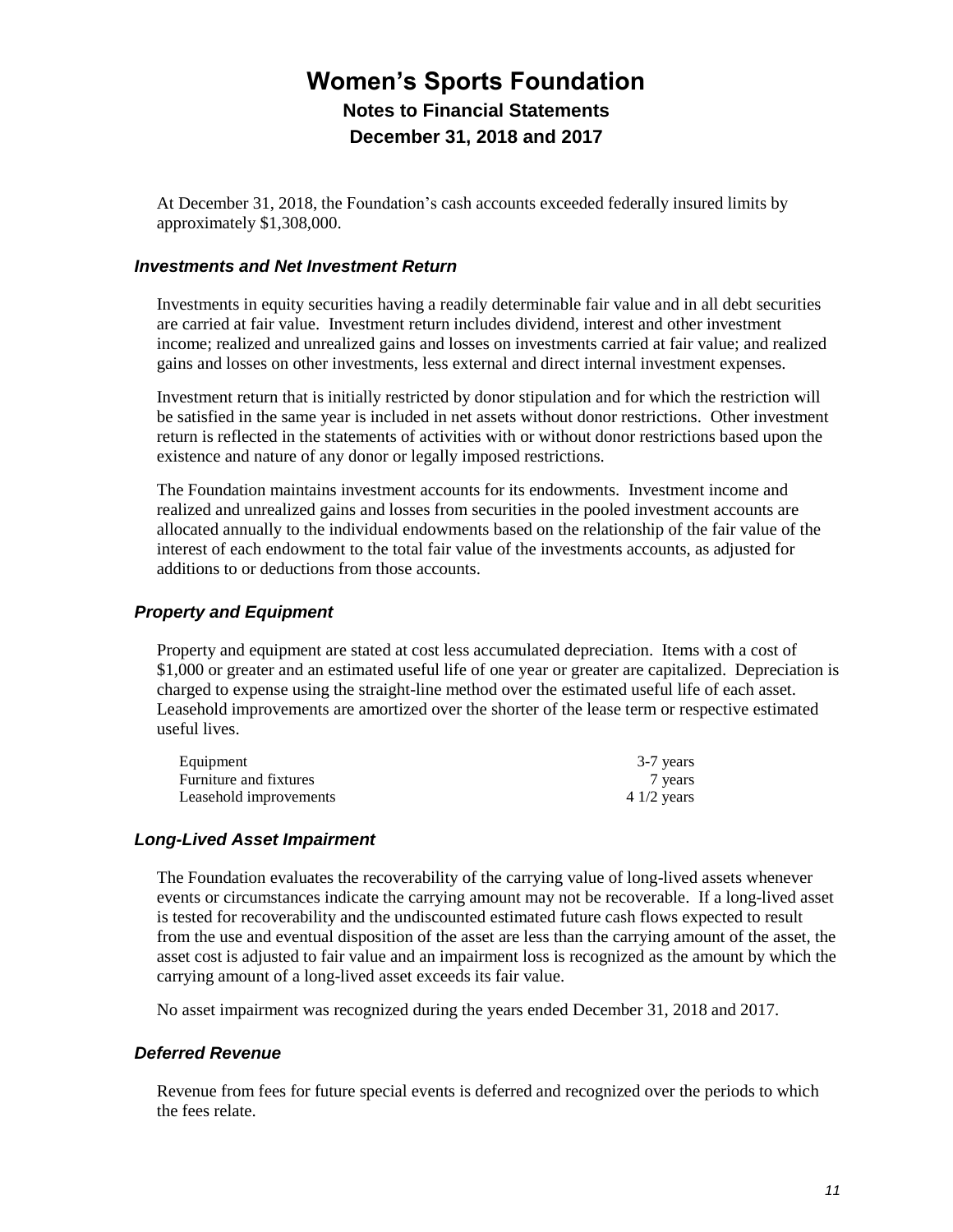#### *Grants Payable*

Grants payable are recorded as a liability and related expense when the Board of Trustees approves the grant. Unless material, the Foundation does not discount commitments to be paid later than one year to present value.

#### *Net Assets*

Net assets, revenues, gains and losses are classified based on the existence or absence of donor- or grantor-imposed restrictions.

Net assets without donor restrictions are available for use in general operations and not subject to donor or certain grantor restrictions.

Net assets with donor restrictions are subject to donor- or certain grantor- imposed restrictions. Some donor-imposed restrictions are temporary in nature, such as those that will be met by the passage of time or other events specified by the donor. Other donor-imposed restrictions are perpetual in nature, where the donor stipulates that resources be maintained in perpetuity.

#### *Contributions*

Contributions are provided to the Foundation either with or without restrictions placed on the gift by the donor. Revenues and net assets are separately reported to reflect the nature of those gifts – with or without donor restrictions. The value recorded for each contribution is recognized as follows:

| <b>Nature of the Gift</b>                                                                                                                                  | <b>Value Recognized</b>                                                                                                       |  |  |  |  |  |
|------------------------------------------------------------------------------------------------------------------------------------------------------------|-------------------------------------------------------------------------------------------------------------------------------|--|--|--|--|--|
| Conditional gifts, with or without restriction<br>Gifts that depend on the Foundation overcoming<br>a donor imposed barrier to be entitled to the<br>funds | Not recognized until the gift becomes<br>unconditional, <i>i.e.</i> , the donor imposed<br>barrier is met                     |  |  |  |  |  |
| Unconditional gifts, with or without restriction<br>Received at date of $g$ ift $-\cosh$ and other assets                                                  | Fair value                                                                                                                    |  |  |  |  |  |
| Received at date of gift – property, equipment<br>and long-lived assets                                                                                    | Estimated fair value                                                                                                          |  |  |  |  |  |
| Expected to be collected within one year                                                                                                                   | Net realizable value                                                                                                          |  |  |  |  |  |
| Collected in future years                                                                                                                                  | Initially reported at fair value determined<br>using the discounted present value of<br>estimated future cash flows technique |  |  |  |  |  |

In addition to the amount initially recognized, revenue for unconditional gifts to be collected in future years is also recognized each year as the present-value discount is amortized using the levelyield method.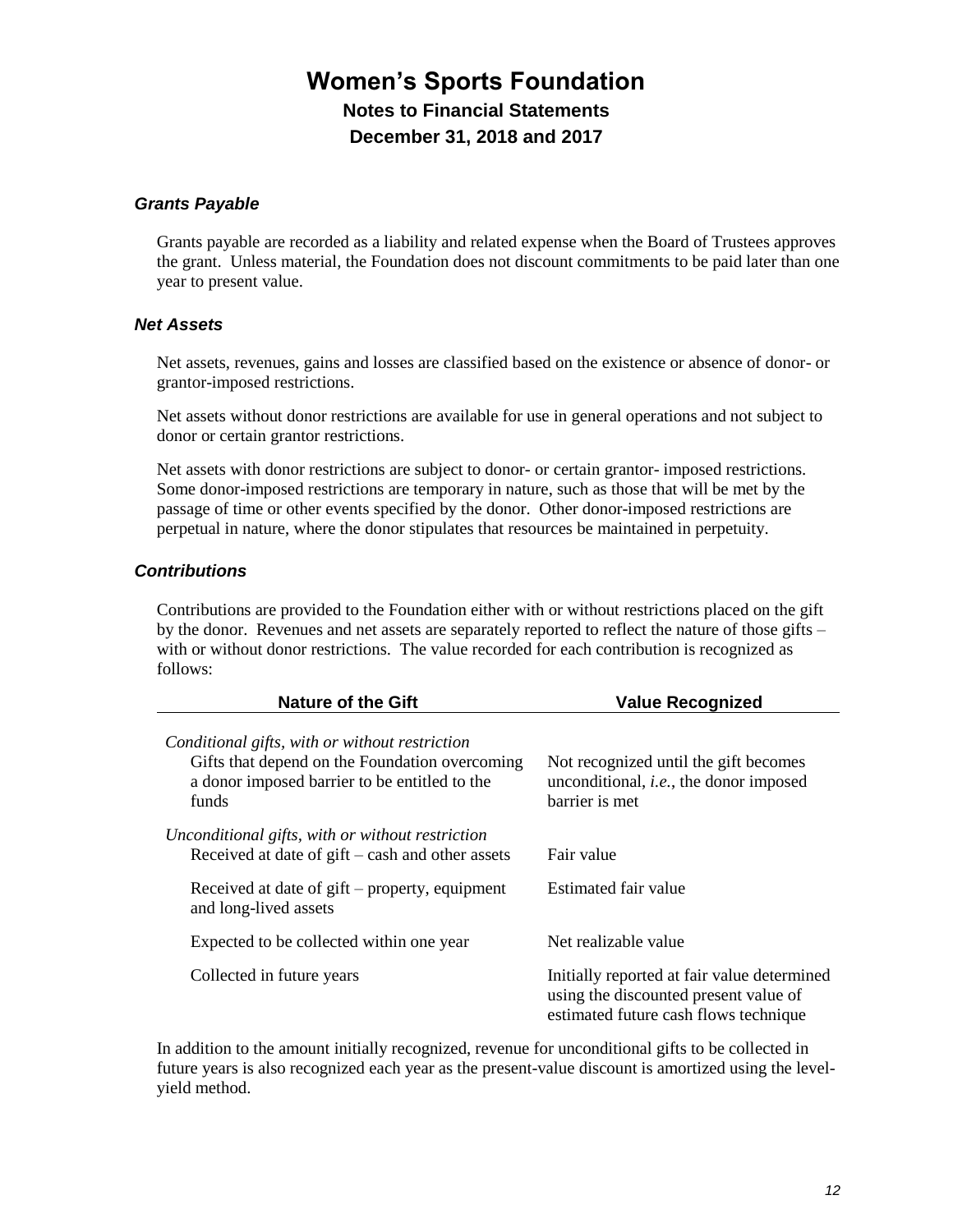When a donor stipulated time restriction ends or purpose restriction is accomplished, net assets with donor restrictions are reclassified to net assets without donor restrictions and reported in the statements of activities as net assets released from restrictions.

Gifts and investment income that are originally restricted by the donor and for which the restriction is met in the same time period are recorded as revenue with donor restrictions and then released from restriction.

#### *In-Kind Contributions*

In addition to receiving cash contributions, the Foundation receives in-kind contributions of services and merchandise from various donors. It is the policy of the Foundation to record the estimated fair value of certain in-kind donations as an expense in its financial statements, and similarly increase contribution revenue by a like amount. For the years ended December 31, 2018 and 2017, \$222,905 and \$269,615, respectively, was received in in-kind contributions.

#### *Special Events*

The Foundation conducts special events in which a portion of the gross proceeds paid by the participants represents payment for the direct cost of the benefits received by the participants at the events. All proceeds received are recorded as special events revenues in the accompanying statements of activities.

#### *Reclassifications*

Certain reclassifications have been made to the 2017 financial statements to conform to the 2018 financial statement presentation. These reclassifications had no effect on the change in net assets.

#### *Rent Expense*

Operating lease expense has been recorded on the straight-line basis over the life of the lease. Deferred rent, when material, is recorded for the difference between the fixed payment and the rent expense.

#### *Income Taxes*

The Foundation is exempt from income taxes under Section  $501(c)(3)$  of the Internal Revenue Code and a similar provision of state law. However, the Foundation is subject to federal income tax on any unrelated business taxable income.

The Foundation files tax returns in the U.S. federal jurisdiction.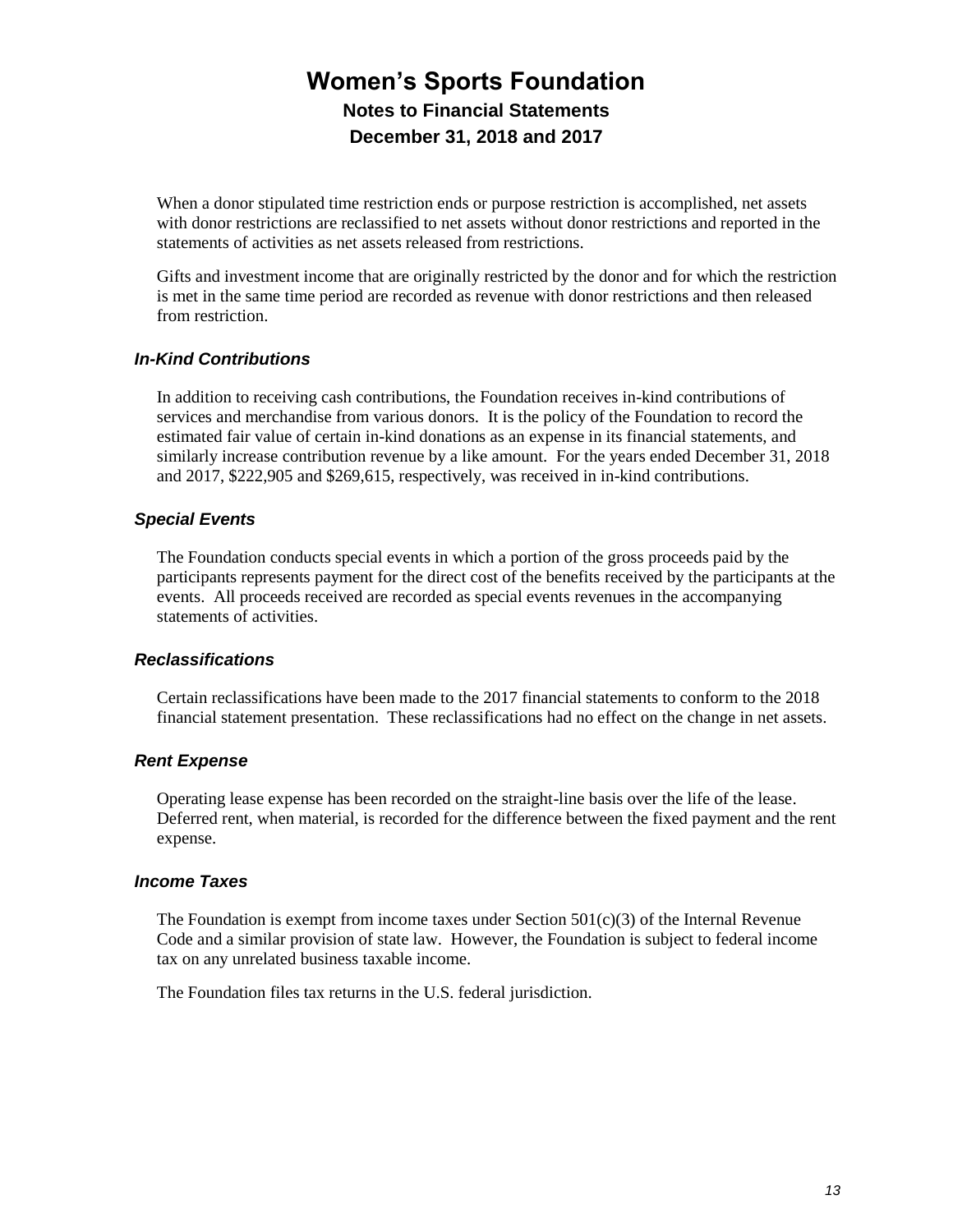#### *Functional Allocation of Expenses*

The costs of supporting the various programs and other activities have been summarized on a functional basis in the statements of activities. The statements of functional expenses present the natural classification detail of expenses by function. Certain costs have been allocated among the program, management and general and fund raising categories based on the direct allocation of the costs incurred for the programs or support services, and allocation of the salaries of each employee based on the amount of their time spent on the programs.

#### *Transfers Between Fair Value Hierarchy Levels*

Transfers in and out of Level 1 (quoted market prices), Level 2 (other significant observable inputs) and Level 3 (significant unobservable inputs) are recognized on the period ending date.

#### *Subsequent Events*

Subsequent events have been evaluated through June 7, 2019, which is the date the financial statements were available to be issued.

#### **Note 2: Change in Accounting Principle**

In 2018, the Foundation adopted ASU 2016-14, *Not-for-Profit Entities* (Topic 958): *Presentation of Financial Statements of Not-for-Profit Entities*. A summary of the changes is as follows:

#### *Statement of Financial Position*

• The statement of financial position distinguishes between two new classes of net assets—those with donor-imposed restrictions and those without. This is a change from the previously required three classes of net assets—unrestricted, temporarily restricted and permanently restricted.

#### *Statement of Activities*

- Expenses are reported by both nature and function in one location.
- Investment income is shown net of external and direct internal investment expenses. Disclosure of the expenses netted against investment income is no longer required.

#### *Notes to the Financial Statements*

 Enhanced quantitative and qualitative disclosures provide additional information useful in assessing liquidity and cash flows available to meet operating expenses for one year from the date of the statement of financial position.

This change had no impact on previously reported total change in net assets.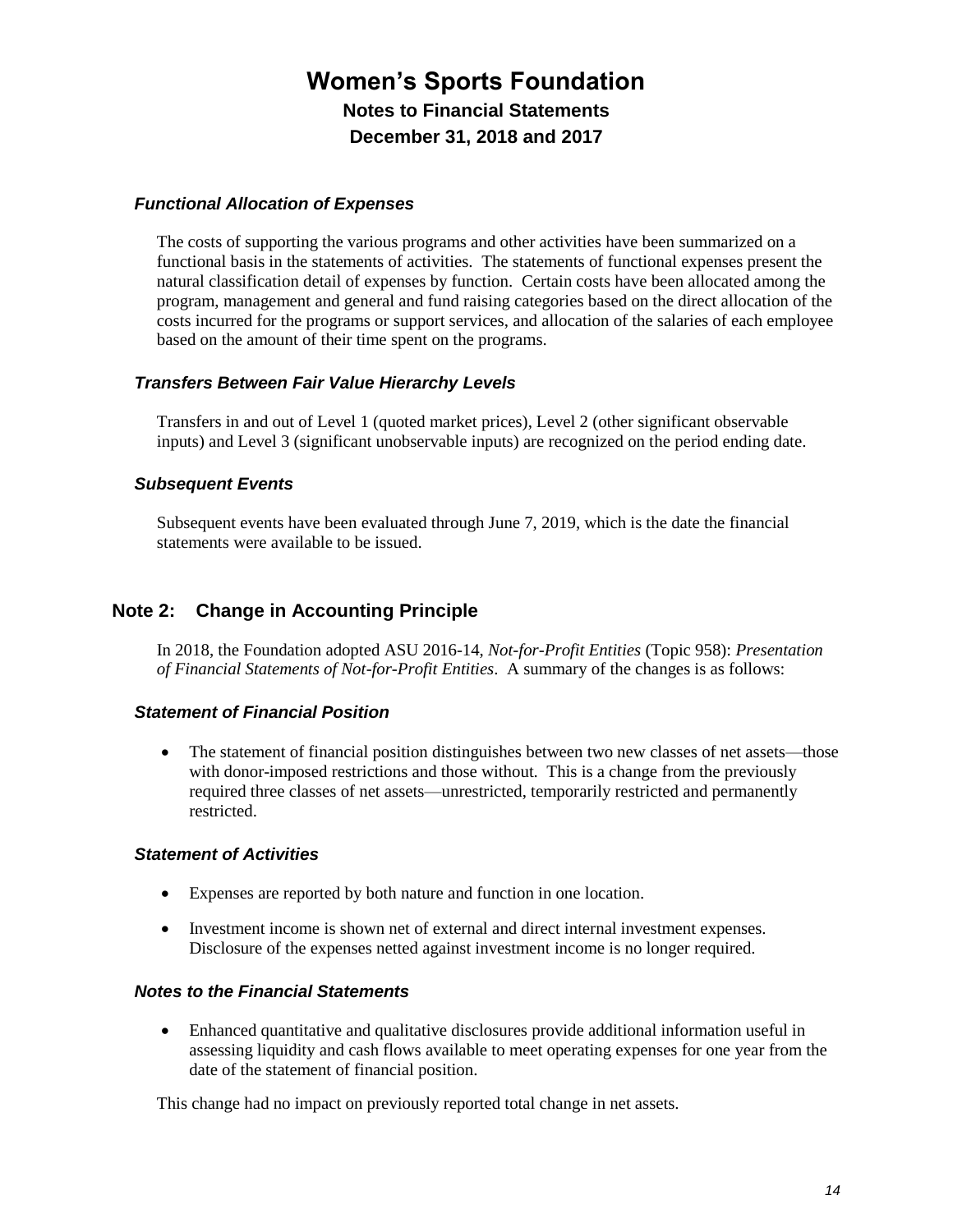#### **Note 3: Fair Value Measurements and Disclosures**

Fair value is the price that would be received to sell an asset or paid to transfer a liability in an orderly transaction between market participants at the measurement date. Fair value measurements must maximize the use of observable inputs and minimize the use of unobservable inputs. There is a hierarchy of three levels of inputs that may be used to measure fair value:

- Level 1 Quoted prices in active markets for identical assets or liabilities
- Level 2 Observable inputs other than Level 1 prices, such as quoted prices for similar assets or liabilities; quoted prices in markets that are not active; or other inputs that are observable or can be corroborated by observable market data for substantially the full term of the assets or liabilities
- **Level 3** Unobservable inputs supported by little or no market activity and are significant to the fair value of the assets or liabilities

#### *Recurring Measurements*

The following table presents the fair value measurements of assets and liabilities recognized in the accompanying statements of financial position measured at fair value on a recurring basis and the level within the fair value hierarchy in which the fair value measurements fall at December 31, 2018 and 2017:

|                             |                   |           | <b>Fair Value Measurement Using</b> |                                                                                                 |    |                                                                         |                                                                  |  |  |  |
|-----------------------------|-------------------|-----------|-------------------------------------|-------------------------------------------------------------------------------------------------|----|-------------------------------------------------------------------------|------------------------------------------------------------------|--|--|--|
|                             | <b>Fair Value</b> |           |                                     | <b>Quoted Prices</b><br>in Active<br><b>Markets for</b><br><b>Identical Assets</b><br>(Level 1) |    | <b>Significant</b><br>Other<br>Observable<br><b>Inputs</b><br>(Level 2) | <b>Significant</b><br>Unobservable<br><b>Inputs</b><br>(Level 3) |  |  |  |
| <b>December 31, 2018</b>    |                   |           |                                     |                                                                                                 |    |                                                                         |                                                                  |  |  |  |
| Investments                 |                   |           |                                     |                                                                                                 |    |                                                                         |                                                                  |  |  |  |
| Equities                    |                   |           |                                     |                                                                                                 |    |                                                                         |                                                                  |  |  |  |
| Domestic                    | \$                | 381,645   | \$                                  | 381,645                                                                                         | \$ |                                                                         | \$                                                               |  |  |  |
| Fixed income                |                   |           |                                     |                                                                                                 |    |                                                                         |                                                                  |  |  |  |
| Government obligations      |                   | 613,039   |                                     |                                                                                                 |    | 613,039                                                                 |                                                                  |  |  |  |
| Corporate bonds             |                   | 312,126   |                                     |                                                                                                 |    | 312,126                                                                 |                                                                  |  |  |  |
| Mutual funds                |                   | 1,079,603 |                                     | 1,079,603                                                                                       |    |                                                                         |                                                                  |  |  |  |
| Total investments reported  |                   |           |                                     |                                                                                                 |    |                                                                         |                                                                  |  |  |  |
| in the fair value hierarchy |                   | 2,386,413 |                                     | 1,461,248                                                                                       |    | 925,165                                                                 |                                                                  |  |  |  |
| Cash and cash equivalents   |                   | 82,999    |                                     |                                                                                                 |    |                                                                         |                                                                  |  |  |  |
| Total investments           |                   | 2,469,412 |                                     | 1,461,248                                                                                       |    | 925,165                                                                 | \$                                                               |  |  |  |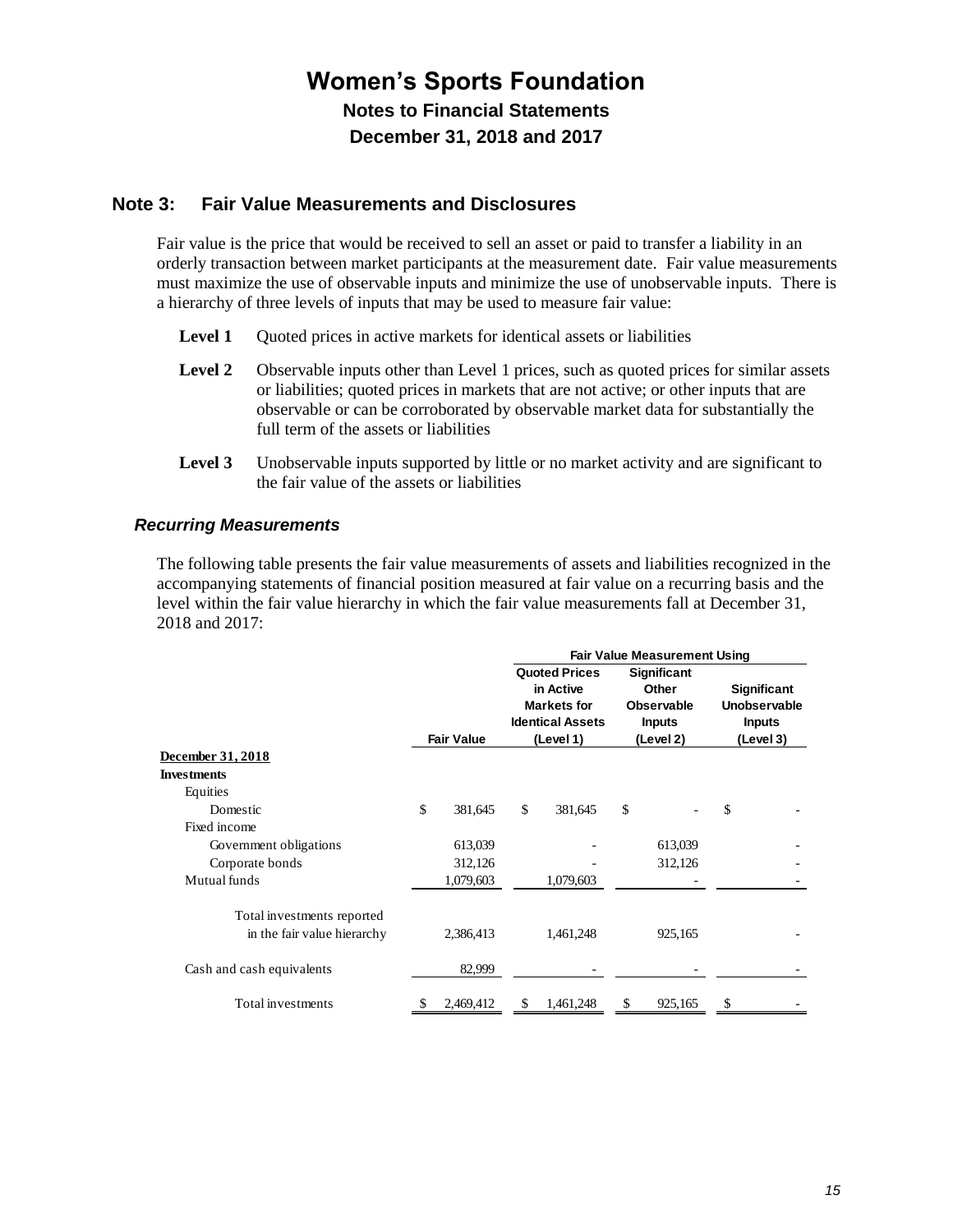### **Notes to Financial Statements December 31, 2018 and 2017**

|                             |    |                   | <b>Fair Value Measurement Using</b> |                                                         |    |                                                  |                                    |  |  |
|-----------------------------|----|-------------------|-------------------------------------|---------------------------------------------------------|----|--------------------------------------------------|------------------------------------|--|--|
|                             |    |                   |                                     | <b>Quoted Prices</b><br>in Active<br><b>Markets for</b> |    | <b>Significant</b><br>Other<br><b>Observable</b> | <b>Significant</b><br>Unobservable |  |  |
|                             |    | <b>Fair Value</b> |                                     | <b>Identical Assets</b><br>(Level 1)                    |    | <b>Inputs</b><br>(Level 2)                       | <b>Inputs</b><br>(Level 3)         |  |  |
| December 31, 2017           |    |                   |                                     |                                                         |    |                                                  |                                    |  |  |
| <b>Investments</b>          |    |                   |                                     |                                                         |    |                                                  |                                    |  |  |
| Equities                    |    |                   |                                     |                                                         |    |                                                  |                                    |  |  |
| Domestic                    | \$ | 485,793           | \$                                  | 485,793                                                 | \$ |                                                  | \$                                 |  |  |
| Fixed income                |    |                   |                                     |                                                         |    |                                                  |                                    |  |  |
| Government obligations      |    | 525,937           |                                     |                                                         |    | 525,937                                          |                                    |  |  |
| Corporate bonds             |    | 399,426           |                                     |                                                         |    | 399,426                                          |                                    |  |  |
| Mutual funds                |    | 1,018,204         |                                     | 1,018,204                                               |    |                                                  |                                    |  |  |
| Alternative investments     |    |                   |                                     |                                                         |    |                                                  |                                    |  |  |
| Hedge funds portfolio       |    | 1,579             |                                     |                                                         |    | 1,579                                            |                                    |  |  |
| Total investments reported  |    |                   |                                     |                                                         |    |                                                  |                                    |  |  |
| in the fair value hierarchy |    | 2,430,939         |                                     | 1,503,997                                               |    | 926,942                                          |                                    |  |  |
| Cash and cash equivalents   |    | 85,635            |                                     |                                                         |    |                                                  |                                    |  |  |
| Total investments           | S  | 2,516,574         |                                     | 1,503,997                                               | \$ | 926,942                                          |                                    |  |  |

Following is a description of the valuation methodologies and inputs used for assets measured at fair value on a recurring basis and recognized in the accompanying statements of financial position, as well as the general classification of such assets pursuant to the valuation hierarchy. There have been no significant changes in the valuation techniques during the year ended December 31, 2018.

#### *Investments*

Where quoted market prices are available in an active market, securities are classified within Level 1 of the valuation hierarchy. If quoted market prices are not available, then fair values are estimated by using quoted prices of securities with similar characteristics or independent asset pricing services and pricing models, the inputs of which are market-based or independently sourced market parameters, including, but not limited to, yield curves, interest rates, volatilities, prepayments, defaults, cumulative loss projections and cash flows. Such securities are classified in Level 2 of the valuation hierarchy. In certain cases where Level 1 or Level 2 inputs are not available, securities are classified within Level 3 of the hierarchy.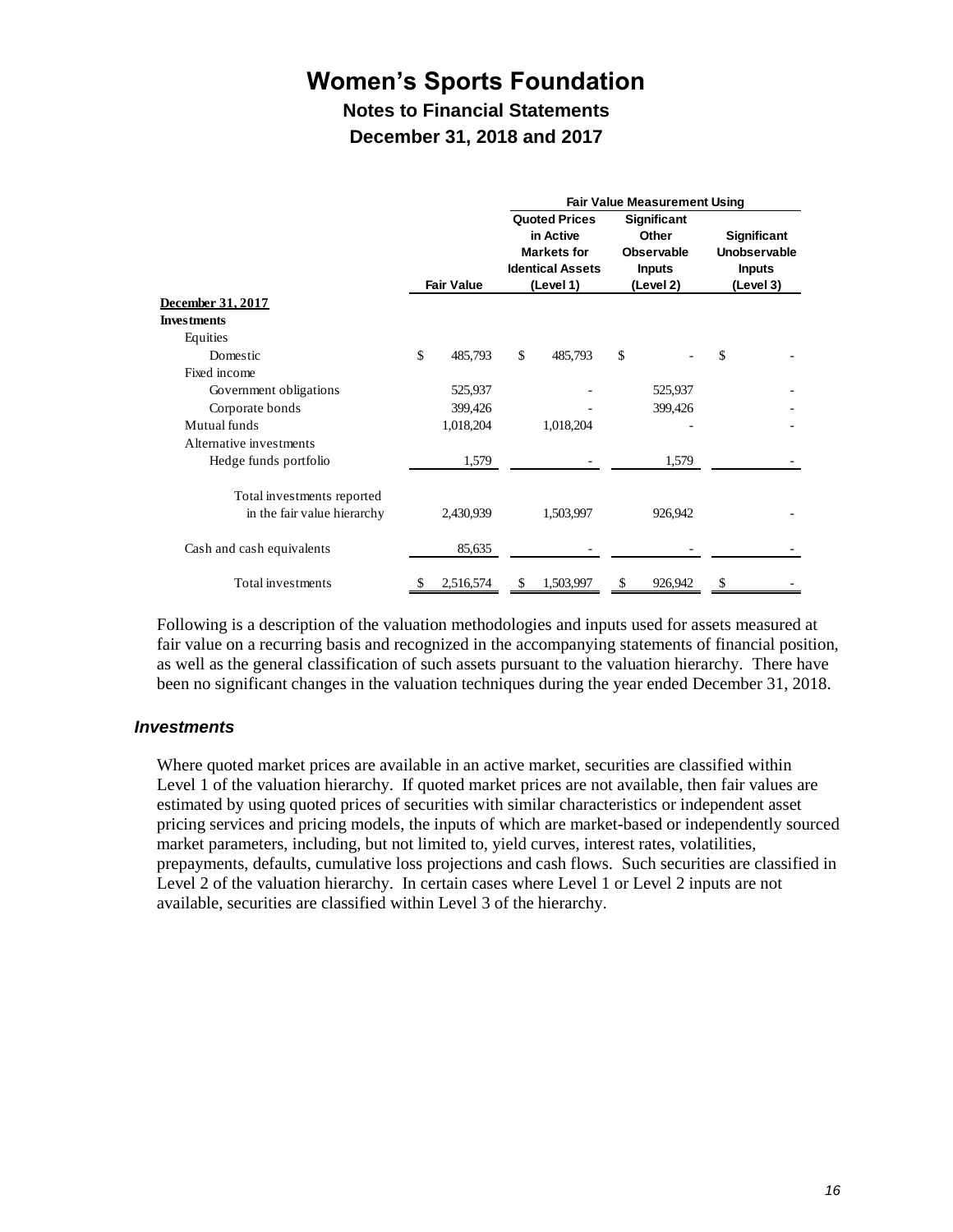**Notes to Financial Statements December 31, 2018 and 2017**

#### **Note 4: Contributions Receivable**

Contributions receivable consisted of the following:

|                                | 2018<br><b>Without Donor</b><br><b>Restrictions</b> | 2017<br><b>Without Donor</b><br><b>Restrictions</b> |  |  |  |
|--------------------------------|-----------------------------------------------------|-----------------------------------------------------|--|--|--|
| Due in one year                | \$<br>1,483,643                                     | \$<br>998,634                                       |  |  |  |
| Due in two to five years       | 424,800                                             | 1,078,107                                           |  |  |  |
| Thereafter                     |                                                     | 206,456                                             |  |  |  |
|                                | 1,908,443                                           | 2,283,197                                           |  |  |  |
| Less discount to present value | (15, 498)                                           | (34, 724)                                           |  |  |  |
|                                | \$<br>1,892,945                                     | \$<br>2,248,473                                     |  |  |  |

Discount rates ranged from 1.98% to 4.63% and from 1.20% to 4.63% for 2018 and 2017, respectively.

### **Note 5: Property and Equipment**

|                                                | 2018          | 2017         |
|------------------------------------------------|---------------|--------------|
| Equipment                                      | \$<br>51,043  | \$<br>64,850 |
| Furniture and fixtures                         | 154,301       | 29,424       |
| Leasehold improvement                          | 382,193       | 338,463      |
|                                                | 587,537       | 432,737      |
| Less accumulated depreciation and amortization | (386, 157)    | (364, 312)   |
|                                                | \$<br>201,380 | 68.425       |

#### **Note 6: Operating Leases**

The Foundation entered into a noncancelable lease agreement for their office space in New York City. The lease expires in March 2023.

In addition, the Foundation is obligated under various lease agreements for the use of equipment through 2020.

Total rent expense was \$236,484 and \$215,225 for the years ended December 31, 2018 and December 31, 2017, respectively.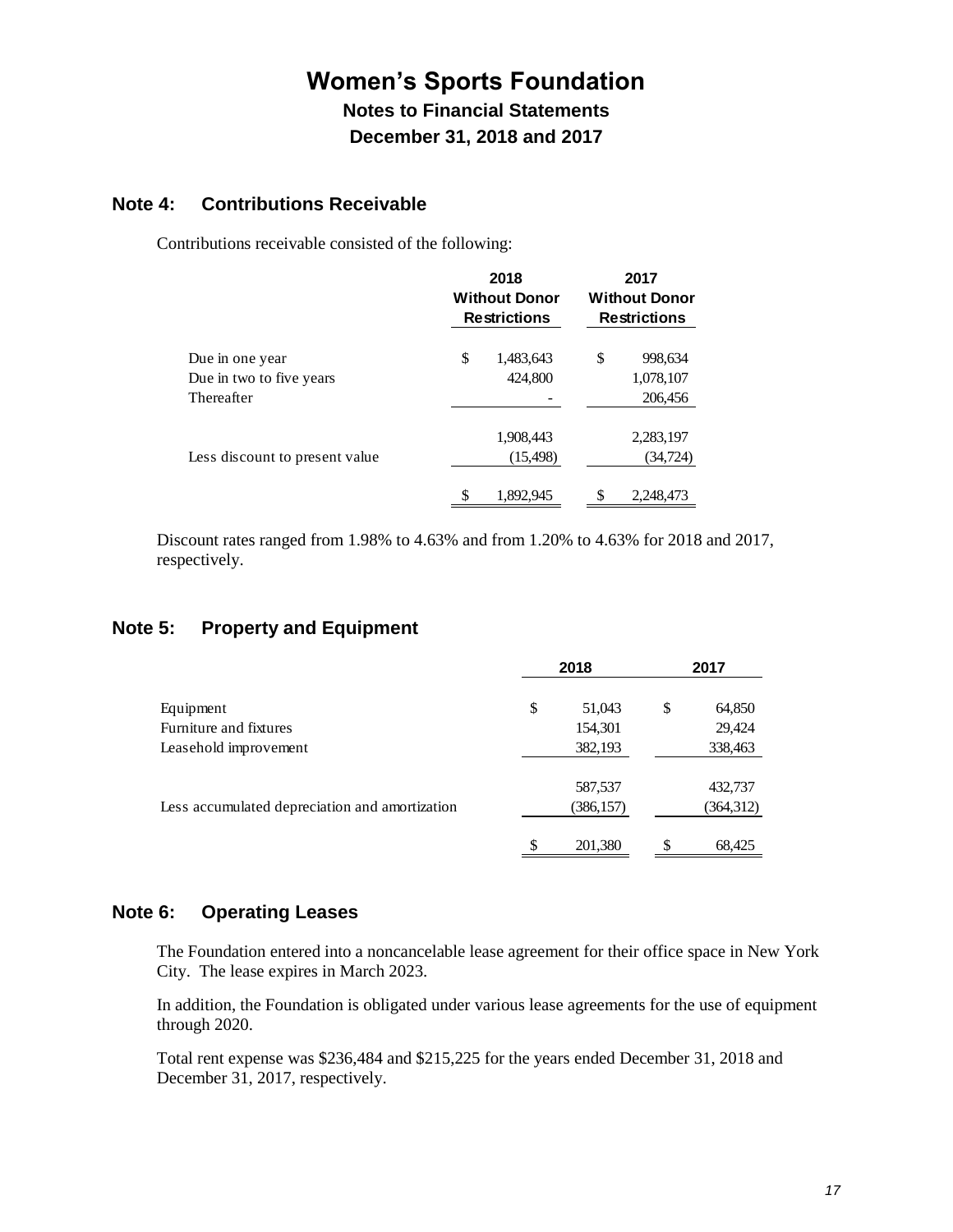|      | <b>Office Space</b> |    | <b>Equipment</b> |    |           |  | Total |
|------|---------------------|----|------------------|----|-----------|--|-------|
|      |                     |    |                  |    |           |  |       |
| 2019 | \$<br>227,327       | \$ | 41,729           | \$ | 269,056   |  |       |
| 2020 | 227,327             |    | 41,546           |    | 268,873   |  |       |
| 2021 | 227,327             |    | 37,608           |    | 264,935   |  |       |
| 2022 | 227,327             |    | 38,646           |    | 265,973   |  |       |
| 2023 | 56,837              |    | 30,686           |    | 87,523    |  |       |
|      |                     |    |                  |    |           |  |       |
|      | \$<br>966,145       | \$ | 190,215          | \$ | 1,156,360 |  |       |
|      |                     |    |                  |    |           |  |       |

Future minimum lease payments under operating leases are:

#### **Note 7: Pension Plan**

The Foundation has a defined contribution pension plan covering substantially all employees. The plan is non-contributory by the employees. The Foundation makes discretionary contributions to the plan. Employees are 100% vested into the plan after two years of services. Pension expense was \$37,130 and \$20,064 for 2018 and 2017, respectively.

The Foundation offers its employees a voluntary tax deferred annuity plan under Section 403(b) of the Internal Revenue Code. The Foundation does not make contributions to this plan.

#### **Note 8: Net Assets**

#### *Net Assets Without Donor Restrictions*

At December 31, 2018 and 2017, all net assets without donor restrictions are available to be used for operations.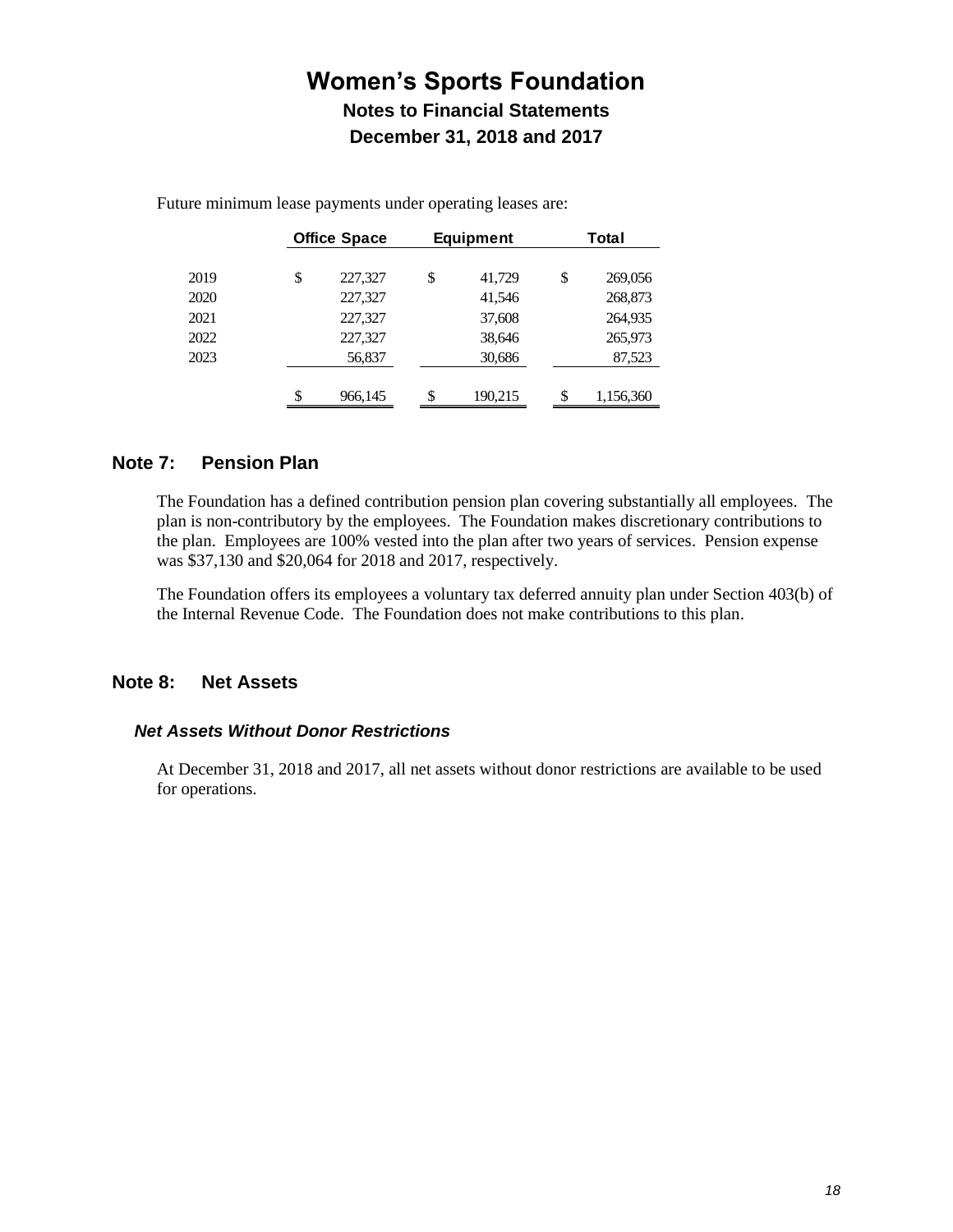#### *Net Assets With Donor Restrictions*

Net assets with donor restrictions at December 31, 2018 and 2017 are restricted for the following purposes or periods:

|                                                                                                                                                                                                        | 2018                                            | 2017                                           |
|--------------------------------------------------------------------------------------------------------------------------------------------------------------------------------------------------------|-------------------------------------------------|------------------------------------------------|
| Subject to expenditure for specified purpose                                                                                                                                                           |                                                 |                                                |
| Community Impact                                                                                                                                                                                       | \$<br>687,584                                   | \$<br>1,309,219                                |
| Advocacy                                                                                                                                                                                               | 35,985                                          | 42,731                                         |
| Research                                                                                                                                                                                               |                                                 | 30,822                                         |
|                                                                                                                                                                                                        |                                                 |                                                |
|                                                                                                                                                                                                        | 723,569                                         | 1,382,772                                      |
| Subject to the passage of time                                                                                                                                                                         |                                                 |                                                |
| Contributions receivable that are not restricted by donors                                                                                                                                             |                                                 |                                                |
| but which are unavailable for expenditure until due                                                                                                                                                    | 1,872,891                                       | 1,781,050                                      |
|                                                                                                                                                                                                        | 1,872,891                                       | 1,781,050                                      |
|                                                                                                                                                                                                        |                                                 |                                                |
| Endowments                                                                                                                                                                                             |                                                 |                                                |
| Subject to appropriation and expenditure when a                                                                                                                                                        |                                                 |                                                |
|                                                                                                                                                                                                        |                                                 |                                                |
|                                                                                                                                                                                                        |                                                 |                                                |
|                                                                                                                                                                                                        |                                                 |                                                |
|                                                                                                                                                                                                        |                                                 |                                                |
|                                                                                                                                                                                                        |                                                 |                                                |
|                                                                                                                                                                                                        | 75,318                                          | 118,751                                        |
|                                                                                                                                                                                                        |                                                 |                                                |
|                                                                                                                                                                                                        |                                                 |                                                |
|                                                                                                                                                                                                        |                                                 |                                                |
|                                                                                                                                                                                                        | 1,008,412                                       | 908,412                                        |
|                                                                                                                                                                                                        |                                                 |                                                |
| specified event appears<br>Restricted by donors for<br>Community Impact<br>Advocacy<br>Research<br>Not subject to spending policy or appropriation<br>Required to be maintained in perpetuity by donor | \$<br>68,418<br>6,900<br>1,008,412<br>3,680,190 | \$<br>95,599<br>23,152<br>908,412<br>4,190,985 |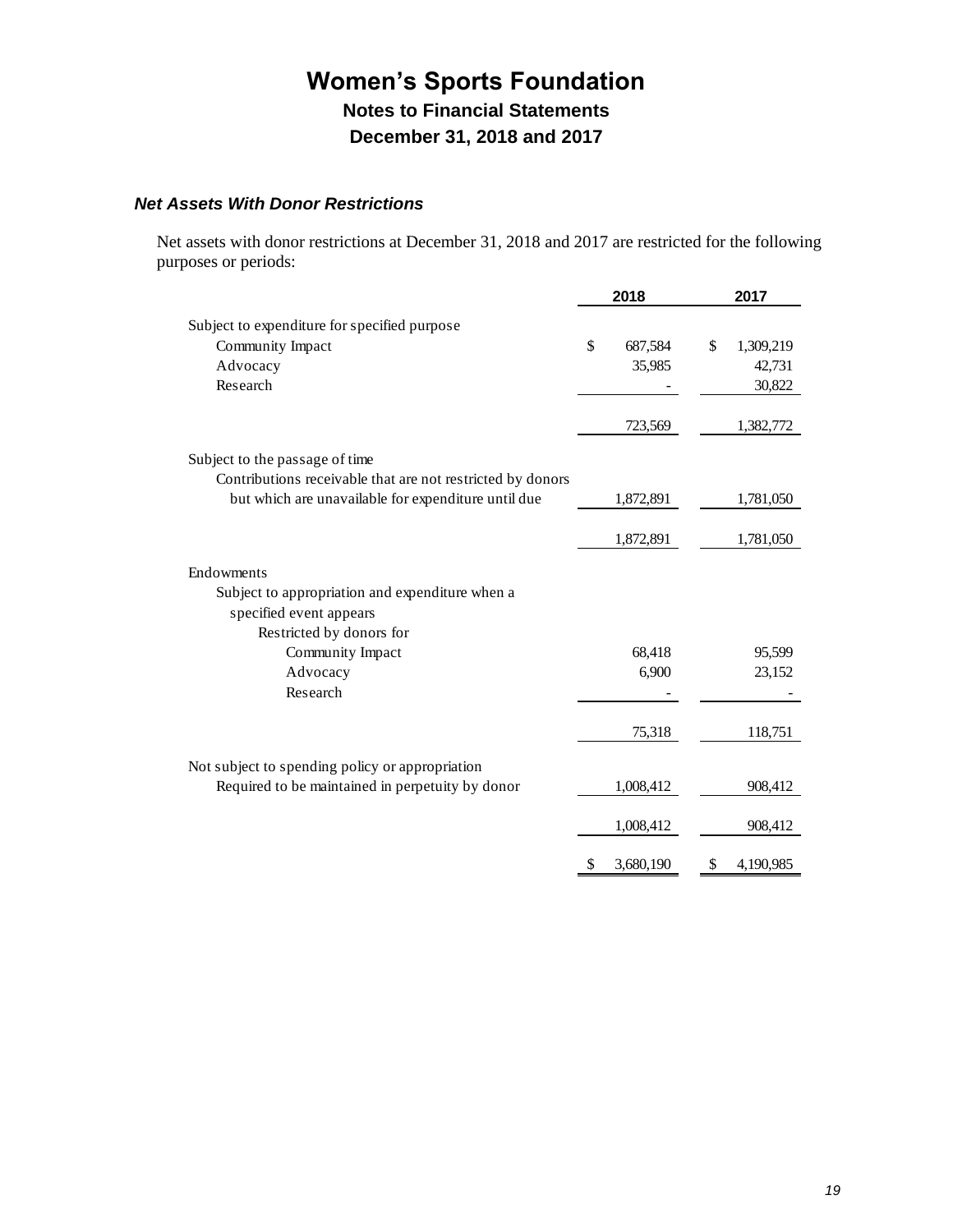#### *Net Assets Released from Restrictions*

Net assets were released from donor restrictions by incurring expenses satisfying the restricted purposes or by occurrence of other events specified by donors.

|                                                                      | 2018            |    | 2017      |  |  |
|----------------------------------------------------------------------|-----------------|----|-----------|--|--|
| Expiration of time restrictions                                      | \$<br>757,245   | \$ | 860,749   |  |  |
| Satisfaction of purpose restrictions                                 |                 |    |           |  |  |
| Community Impact                                                     | 811,014         |    | 731,755   |  |  |
| Advocacy                                                             | 28,933          |    | 105,051   |  |  |
| Research                                                             | 30,066          |    | 55,000    |  |  |
|                                                                      |                 |    |           |  |  |
|                                                                      | 1,627,258       |    | 1,752,555 |  |  |
| Restricted purpose spending-rate distributions<br>and appropriations |                 |    |           |  |  |
| Community Impact                                                     | 9,089           |    | 15,740    |  |  |
| Advocacy                                                             | 1,668           |    |           |  |  |
| Research                                                             |                 |    |           |  |  |
|                                                                      | 10,757          |    | 15,740    |  |  |
|                                                                      | \$<br>1,638,015 | \$ | 1,768,295 |  |  |

#### **Note 9: Endowment**

The Foundation's governing body is subject to the State of New York Prudent Management of Institutional Funds Act (NYPMIFA). As a result, the Foundation classifies amounts in its donorrestricted endowment funds as net assets with donor restrictions because those net assets are time restricted until the governing body appropriates such amounts for expenditures. Most of those net assets also are subject to purpose restrictions that must be met before being reclassified as net assets without donor restrictions.

Additionally, in accordance with NYPMIFA, the Foundation considers the following factors in making a determination to appropriate or accumulate donor-restricted endowment funds:

- 1. Duration and preservation of the fund
- 2. Purposes of the Foundation and the fund
- 3. General economic conditions
- 4. Possible effect of inflation and deflation
- 5. Expected total return from investment income and appreciation or depreciation of investments
- 6. Other resources of the Foundation
- 7. Investment policies of the Foundation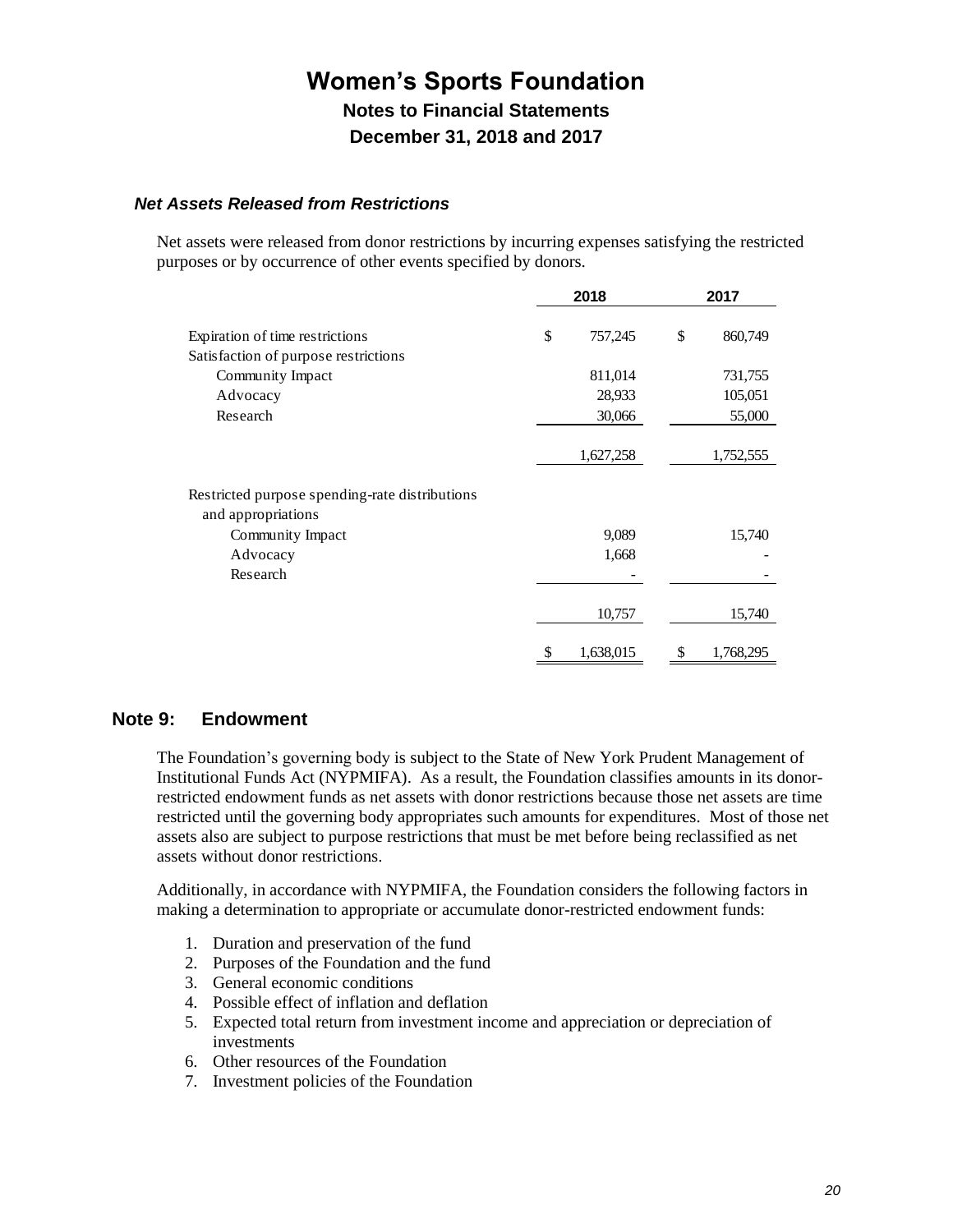The Foundation's endowment consists of approximately 15 individual funds established for a variety of purposes. As required by accounting principles generally accepted in the United States of America (GAAP), net assets associated with endowment funds, including board-designated endowment funds, are classified and reported based on the existence or absence of donor-imposed restrictions.

|                                                                                                         |                                             |    | 2018                                     |                           |
|---------------------------------------------------------------------------------------------------------|---------------------------------------------|----|------------------------------------------|---------------------------|
|                                                                                                         | <b>Without Donor</b>                        |    | <b>With Donor</b>                        |                           |
|                                                                                                         | <b>Restrictions</b>                         |    | <b>Restrictions</b>                      | Total                     |
| Donor-restricted endowment funds<br>Original donor restricted gift amount<br>and amounts required to be |                                             |    |                                          |                           |
| maintained in perpetuity by donor<br>Accumulated investment gains                                       | \$                                          | \$ | 1,008,412<br>75,318                      | \$<br>1,008,412<br>75,318 |
| Total                                                                                                   |                                             |    | 1,083,730                                | \$<br>1,083,730           |
|                                                                                                         |                                             |    | 2017                                     |                           |
|                                                                                                         | <b>Without Donor</b><br><b>Restrictions</b> |    | <b>With Donor</b><br><b>Restrictions</b> | Total                     |
| Donor-restricted endowment funds<br>Original donor restricted gift amount<br>and amounts required to be |                                             |    |                                          |                           |
| maintained in perpetuity by donor<br>Accumulated investment gains                                       | \$                                          | \$ | 908,412<br>118,751                       | \$<br>908,412<br>118,751  |
| Total                                                                                                   | \$                                          | \$ | 1,027,163                                | \$<br>1,027,163           |

The composition of net assets by type of endowment fund at December 31, 2018 and 2017, was:

Change in endowment net assets for the years ended December 31, 2018 and 2017 were:

|                                                       |                                             | 2018                                     |                |
|-------------------------------------------------------|---------------------------------------------|------------------------------------------|----------------|
|                                                       | <b>Without Donor</b><br><b>Restrictions</b> | <b>With Donor</b><br><b>Restrictions</b> | Total          |
| Endowment net assets, beginning of year               | \$                                          | S<br>1,027,163                           | S<br>1,027,163 |
| Investment return, net                                |                                             | (32,676)                                 | (32,676)       |
| Contributions                                         |                                             | 100,000                                  | 100,000        |
| Appropriation of endowment assets for<br>expenditures |                                             | (10,757)                                 | (10,757)       |
| Endowment net assets, end of year                     |                                             | 1,083,730                                | 1,083,730      |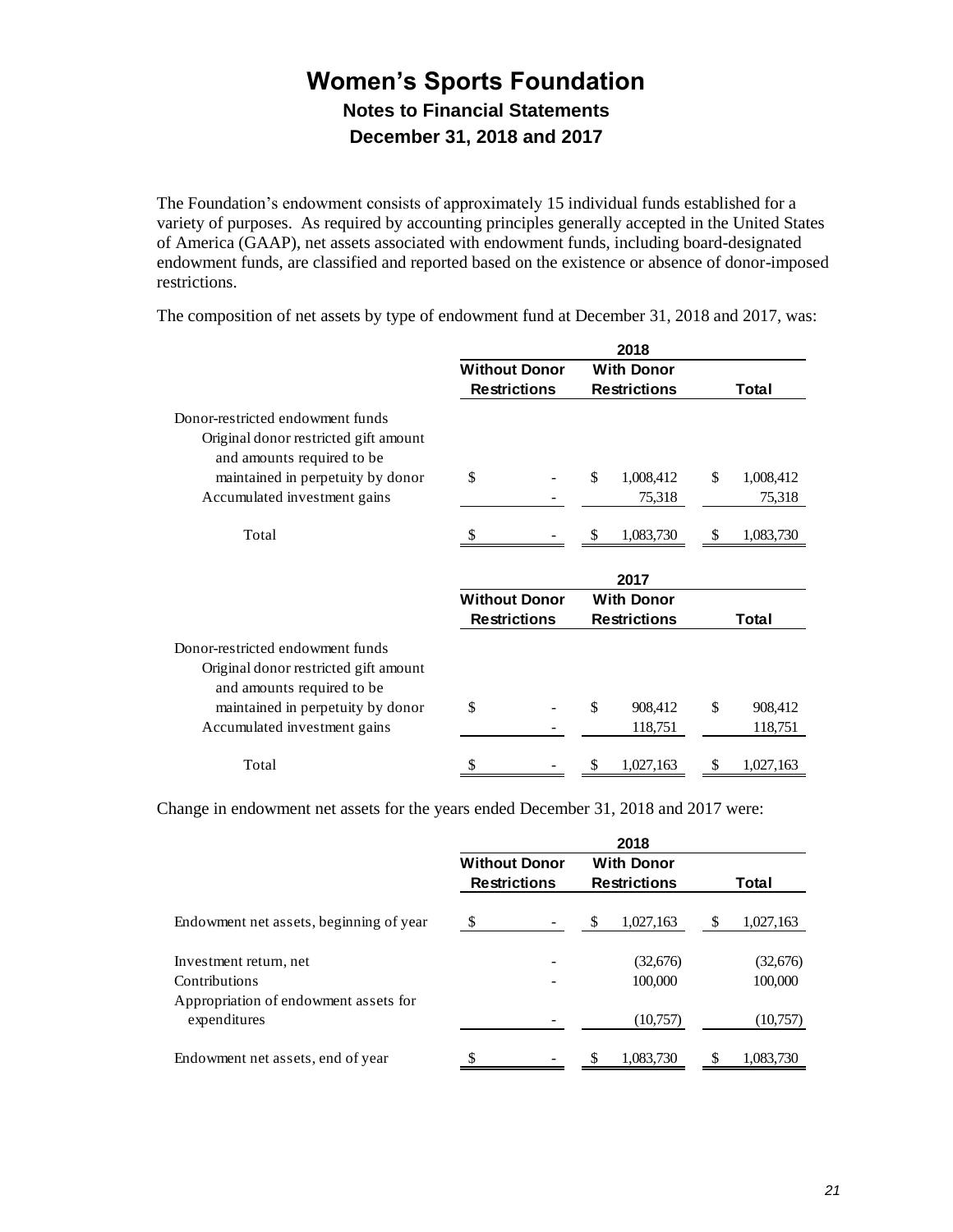**Notes to Financial Statements December 31, 2018 and 2017**

|                                                       |                                             | 2017                                     |              |
|-------------------------------------------------------|---------------------------------------------|------------------------------------------|--------------|
|                                                       | <b>Without Donor</b><br><b>Restrictions</b> | <b>With Donor</b><br><b>Restrictions</b> | Total        |
| Endowment net assets, beginning of year               | \$                                          | 937,408                                  | S<br>937,408 |
| Investment return, net                                |                                             | 80,495                                   | 80,495       |
| Contributions                                         |                                             | 25,000                                   | 25,000       |
| Appropriation of endowment assets for<br>expenditures |                                             | (15,740)                                 | (15,740)     |
| Endowment net assets, end of year                     |                                             | 1,027,163                                | 1,027,163    |

#### *Investment and Spending Policies*

The Foundation has adopted investment and spending policies for endowment assets that attempt to provide a predictable stream of funding to programs and other items supported by its endowment while seeking to maintain the purchasing power of the endowment. Endowment assets include those assets of donor-restricted endowment funds the Foundation must hold in perpetuity or for donor-specified periods. The Foundation expects its endowment funds to provide an average rate of return of approximately 5 percent annually over time. Actual returns in any given year may vary from this amount.

To satisfy its long-term rate of return objectives, the Foundation relies on a total return strategy in which investment returns are achieved through both current yield (investment income such as dividends and interest) and capital appreciation (both realized and unrealized). The Foundation targets a diversified asset allocation that places a greater emphasis on equity-based investments to achieve its long-term return objectives within prudent risk constraints.

The Foundation has a spending policy of appropriating for expenditure each year 5 percent of its endowment fund's average fair value over the prior 3 years through the year end preceding the year in which expenditure is planned. In establishing this policy, the Foundation considered the longterm expected return on its endowment. Accordingly, over the long term, the Foundation expects the current spending policy to allow its endowment to grow at an average of 6 percent annually. This is consistent with the Foundation's objective to maintain the purchasing power of endowment assets held in perpetuity or for a specified term, as well as to provide additional real growth through new gifts and investment return.

#### *Underwater Endowments*

The governing body of the Foundation has interpreted NYPMIFA as not requiring the maintenance of purchasing power of the original gift amount contributed to an endowment fund, unless a donor stipulates the contrary. As a result of this interpretation, when reviewing its donor-restricted endowment funds, the Foundation considers a fund to be underwater if the fair value of the fund is less than the sum of

a) the original value of initial and subsequent gift amounts donated to the fund and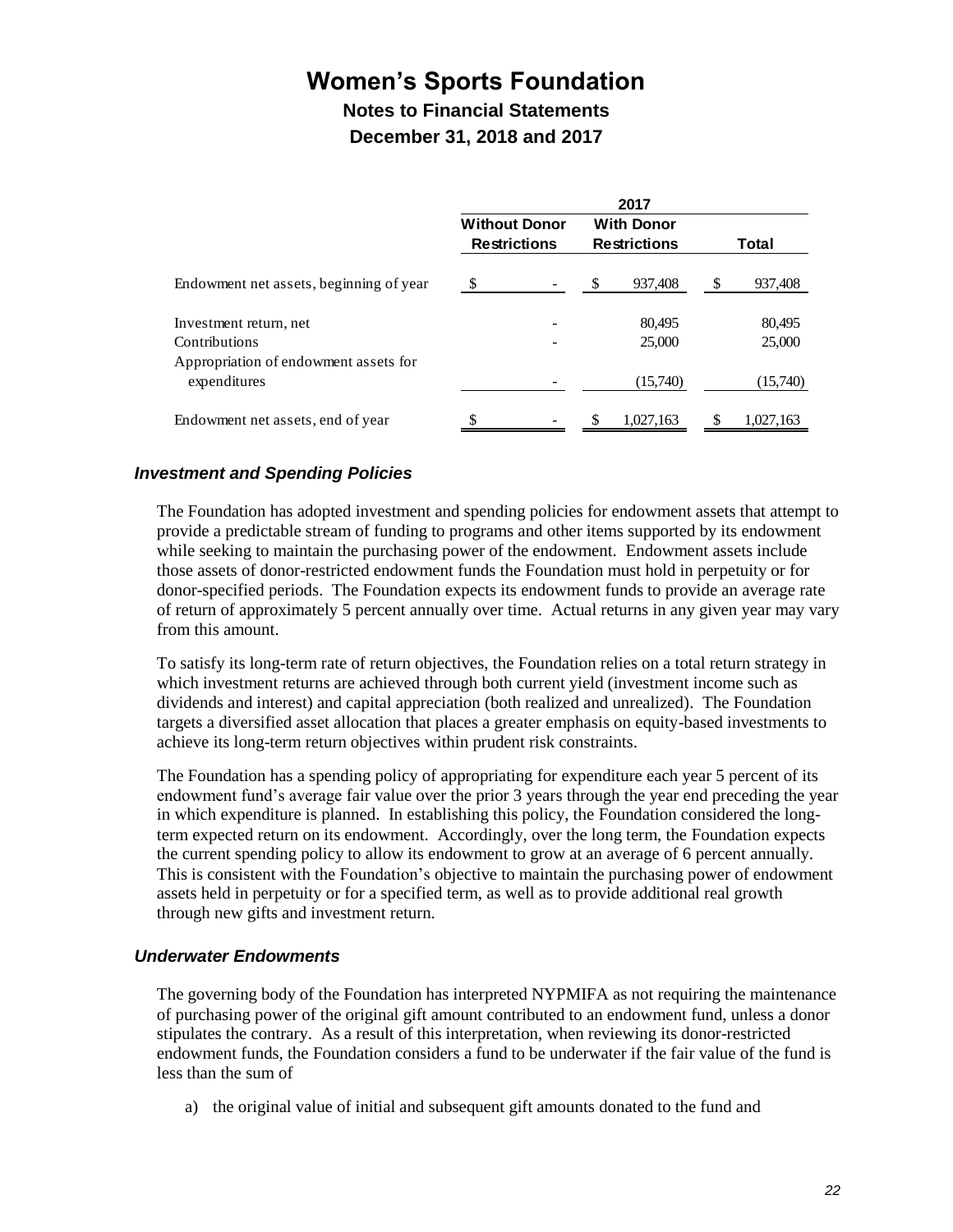b) any accumulations to the fund that are required to be maintained in perpetuity in accordance with the direction of the applicable donor gift instrument.

The Foundation has interpreted NYPMIFA to permit not spending from underwater funds in accordance with the prudent measures required under the law.

At December 31, 2018 and 2017, the Foundation has no underwater funds.

#### **Note 10: Liquidity and Availability**

Financial assets available for general expenditure, that is, without donor or other restrictions limiting their use, within one year of December 31, 2018 and 2017, comprise the following:

|                                                                                           | 2018 |             | 2017 |             |  |
|-------------------------------------------------------------------------------------------|------|-------------|------|-------------|--|
| Financial assets at year end.                                                             |      |             |      |             |  |
| Cash and cash equivalents                                                                 | \$   | 1,430,885   | \$   | 1,901,985   |  |
| Investments                                                                               |      | 2,469,412   |      | 2,516,574   |  |
| Contributions receivable due within one year                                              |      | 1,483,643   |      | 998,634     |  |
| Total financial assets                                                                    |      | 5,383,940   |      | 5,417,193   |  |
| (Less) restrictions                                                                       |      |             |      |             |  |
| Donor-imposed restrictions                                                                |      | (3,680,190) |      | (4,190,985) |  |
| Financial assets available to meet cash needs<br>for general expenditures within one year | \$   | 1.703.750   | \$   | 1.226.208   |  |

The Foundation manages its liquidity and reserves following three guiding principles: operating within a prudent range of financial soundness and stability, maintaining adequate liquid assets to fund near-term operating needs and maintaining sufficient reserves to provide reasonable assurance that long-term obligations will be discharged. The Foundation has a liquidity policy to maintain current financial assets less current liabilities at a minimum of 30 days' operating expenses. The Foundation has a policy to target a year-end balance of reserves of unrestricted, undesignated net assets to meet 30 to 45 days of expected expenditures. To achieve these targets, the Foundation forecasts its future cash flows and monitors its liquidity quarterly, and monitors its reserves annually. During the years ended December 31, 2018 and 2017, the level of liquidity and reserves was managed within the policy requirements.

#### **Note 11: Related Party Transactions**

The Foundation received a speaker's fee of \$6,000 and \$125,000 in 2018 and 2017, respectively, from an unrelated organization that was subsequently paid to a corporation owned by a Board member for services rendered by that Board member to the Foundation.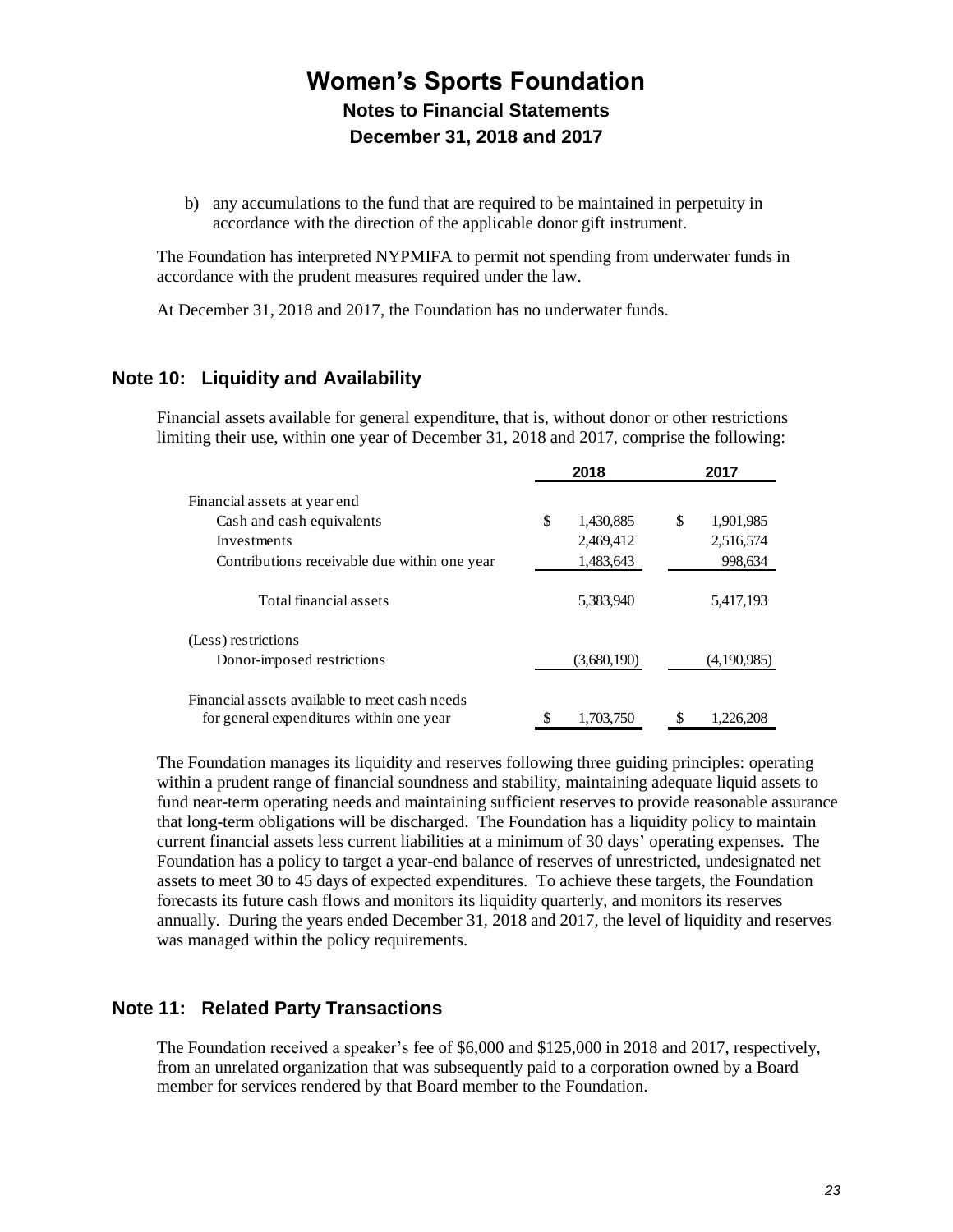The Foundation annually appoints a sport figure as the Board President. The Foundation provides the President an \$18,000 annual stipend for speaking, travel and other related services in 2018 and 2017 while promoting the Foundation.

#### **Note 12: Significant Estimates and Concentrations**

Accounting principles generally accepted in the United States of America require disclosure of certain significant estimates and current vulnerabilities due to certain concentrations. Those matters include the following:

#### *Investments*

The Foundation invests in various investment securities. Investment securities are exposed to various risks such as interest rate, market and credit risks. Due to the level of risk associated with certain investment securities, it is at least reasonably possible that changes in the values of investment securities will occur in the near term and that such change could materially affect the amounts reported in the accompanying statements of financial position.

#### **Note 13: Future Changes in Accounting Principles**

#### *Revenue Recognition*

The Financial Accounting Standards Board amended its standards related to revenue recognition. This amendment replaces all existing revenue recognition guidance and provides a single, comprehensive revenue recognition model for all contracts with customers. The guidance provides a five-step analysis of transactions to determine when and how revenue is recognized. Other major provisions include capitalization of certain contract costs, consideration of the time value of money in the transaction price and allowing estimates of variable consideration to be recognized before contingencies are resolved in certain circumstances. The amendment also requires additional disclosure about the nature, amount, timing and uncertainty of revenue and cash flows arising from customer contracts, including significant judgments and changes in those judgments and assets recognized from costs incurred to fulfill a contract. The standard allows either full or modified retrospective adoption effective for annual periods beginning after December 15, 2018, for nonpublic entities, and any interim periods within annual reporting periods that begin after December 15, 2019. The Foundation is in the process of evaluating the impact the amendment will have on the financial statements.